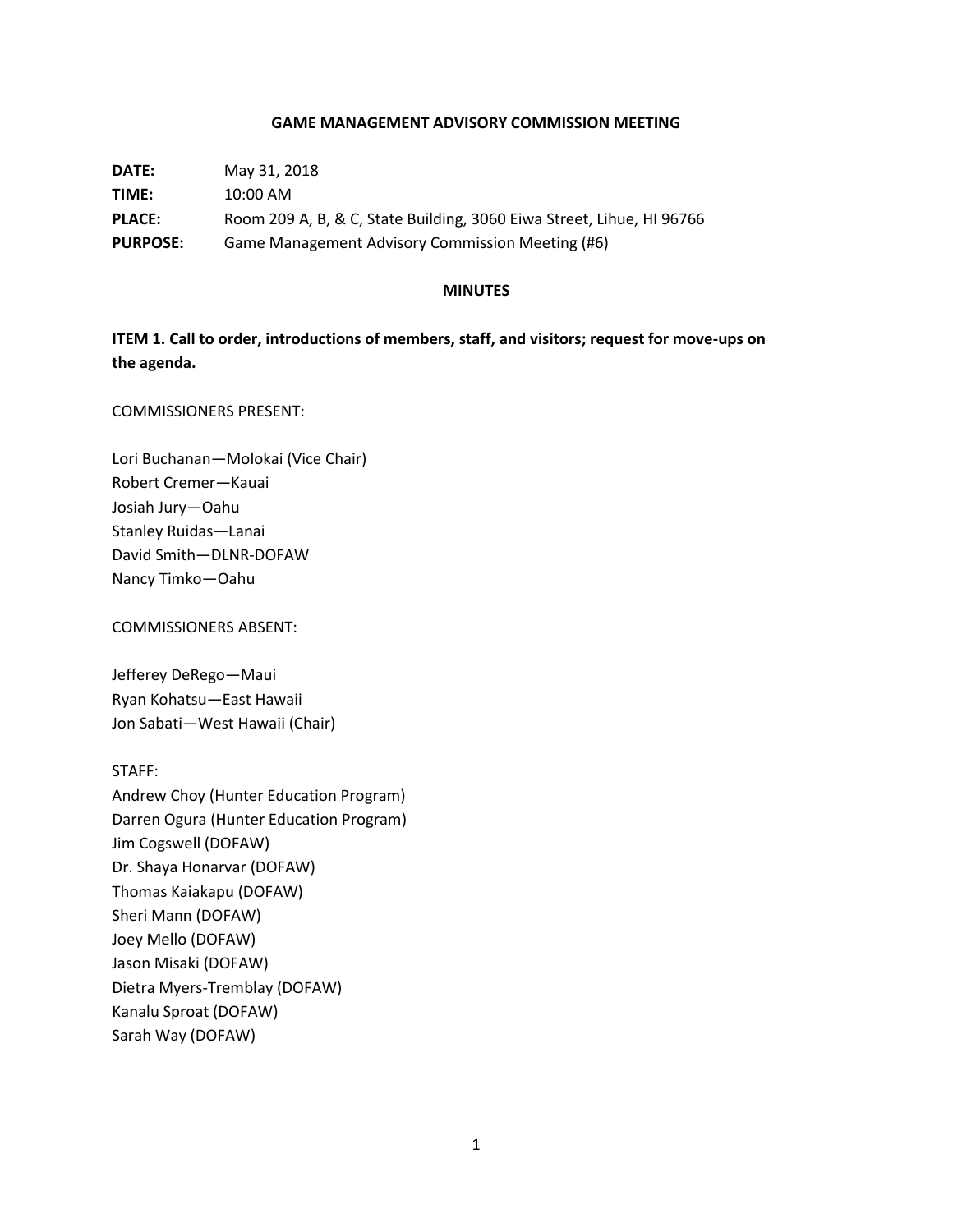VISITORS: Councilman Derek Kawakami Senator Ron Kouchi Representative James Tokioka Nikolai Barca (The Nature Conservancy) Lucas Behnke (TNC) Melissa Fisher (TNC) Chlorie Igne (Kauai Hunting Association) Eric Lazar

Commissioner Buchanan asks if there are any move-up requests. There are none.

# **ITEM 2. Action Required: Approval of minutes from March 15, 2018 GMAC meeting.**

Commissioner Cremer moves to approve the minutes. Commissioner Timko seconds. There are no objections. Motion carries.

**ITEM 3. Update on the letter that was submitted to the Board of Land and Natural Resources regarding the Commission's advice on the Wai'anae mountains aerial shooting for the control of feral goats.**

**Comm. Buchanan:** So, staff: do you have any updates on that?

**Comm. Smith:** I'll give you an update. So, I just sent it to the Chair two or three days ago. Tuesday. I haven't seen it come out signed, so we'll just have to defer it. We've got to deliver it to the Commission. **Comm. Buchanan:** Okay. Since we're in a public meeting on ITEM 3: Vice Chair—myself—sent by email to the Department a while ago asking for our letter to be heard in consideration to the Board, to review the policy of aerial shooting in Wai'anae. So, since we haven't gotten back a date for the BLNR meeting: is the Department currently aerial shooting goats in Wai'anae?

**Comm. Smith:** No.

**Comm. Buchanan:** No? Will the Department hold off on aerial shooting in Wai'anae until this issue between the Commission and the Board is resolved?

**Comm. Smith:** We've got a pause on it right now, we're going back and reviewing it.

**Comm. Buchanan:** Okay. Commission members, you guys have any feedback or questions? Josiah is the Oahu commissioner.

**Comm. Jury:** My only question is, what was the reasoning that it took this long for it to get to the BLNR from the March meeting? I mean, the email was sent a few days ago, and it's been about two months. There's been a few Board meetings from then to now, so.

**Comm. Smith:** I'm not sure the exact timeline. I'll take responsibility for why it took a long time. It took a while, we had a number of people comment on it, and then it had to get past my desk and quite frankly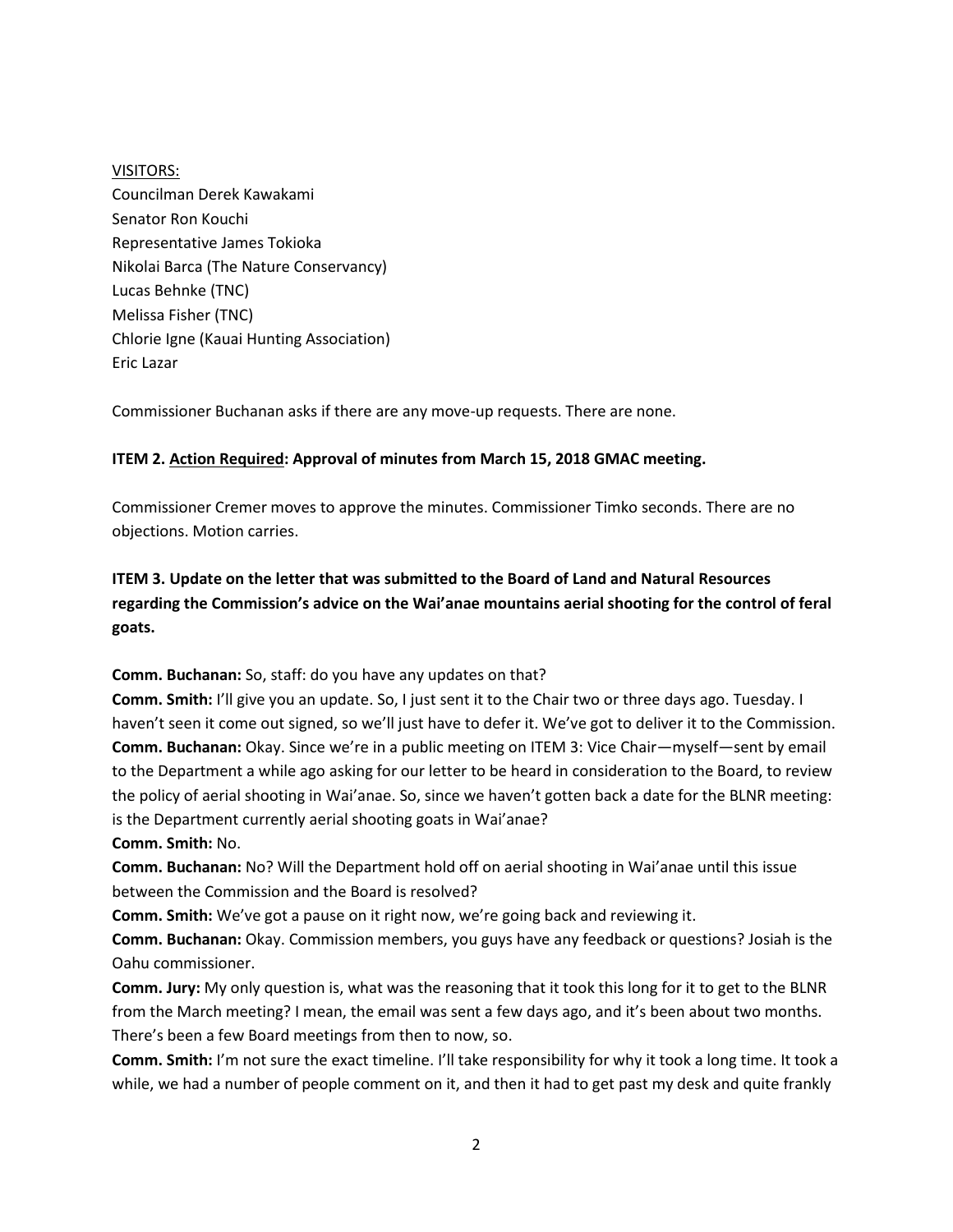it got hung up on my desk for a while. I'm not going to pass it around until I'm comfortable with it, that it represents something that the Chair could sign, and so it just got past my desk a couple days ago. **Comm. Buchanan:** So, I guess my question then is: in your experience, how much lead time should this Commission have—when we have an action item or some consideration or advice to the Board, acting in our capacity—about how much lead time can we expect to have in getting a response back? **Comm. Smith:** It's going to vary on the issue. I can't really give you a time. It varies. Different amounts of consideration to deal with different topics. And it depends too on what you're recommending. **Comm. Buchanan:** So, in the letter to Chair Case, it was noted there was also an accompanying exhibit letter that stated that a practitioner in Wai'anae felt that his ability to practice had been compromised by the tools used by DLNR. The Commission felt that was important, and so it's been—I don't know how many meetings we're into now—that Mr. Manuka has shown up at our meetings and asked us repeatedly to help him address his concerns. So, the email by this Commission and the request by this Commission was forwarded to DLNR several months ago now. We're into several months. And so, I guess I'm wondering: how can we convey better to yourself and the rest of the Department, when we feel that something is really important and needs to be dealt with in a timely manner?

**Shaya Honarvar (DOFAW):** May I just add, I believe it [the letter that Commissioner Buchanan has sent to BLNR] was about six weeks ago.

**Comm. Buchanan:** That was just the formal letter to the Chair. But before that, we sent to the Department, and then we were told that wasn't the correct process, that we have to go back and actually send that through the channels: through the Department, to the Chair, and from the Chair to the Board.

**Comm. Smith:** The clock doesn't start until it's been properly—so, the original letter was sent as an action item that was not mentioned on the agenda, and you just can't do that. On this Commission, you've got to follow certain rules. When we actually got the letter—apparently it was about six weeks— **Shaya Honarvar (DOFAW):** March 23rd . [*corrected: the letter was sent on April 25, 2018*] **Comm. Smith:** Which is not unusual. If we want to get an action item on the board, we'll set a timeline

of like three months.

**Comm. Buchanan:** Three months. Okay.

**Comm. Smith:** But you know, you requesting that they put it on doesn't guarantee… not everything goes on the Board agenda that you request to be on the Board agenda. It's a discussion to have with the Chair.

**Comm. Jury:** Commissioner Buchanan, may I add something? She's right: six weeks. But within that sixweek span, there were also four BLNR meetings that were public meetings where the letter wasn't on there, and I understand that according to the BLNR and the DLNR website, it has to be submitted by the Department. We—as a commission—through ins and outs, through little stumbles here and there, finally got it in the protocol that we felt necessary, and we're just asking at this point of the timeline: when can we see it, read there at the Board? And we want to be part of it, to help explain what we feel and what the hunting community might feel about that particular item.

**Comm. Buchanan:** So, Administrator Smith, is it safe to say that maybe we would probably see a response in about three months?

**Comm. Smith:** The Chair likes the letter. She's just got to sign it at some point.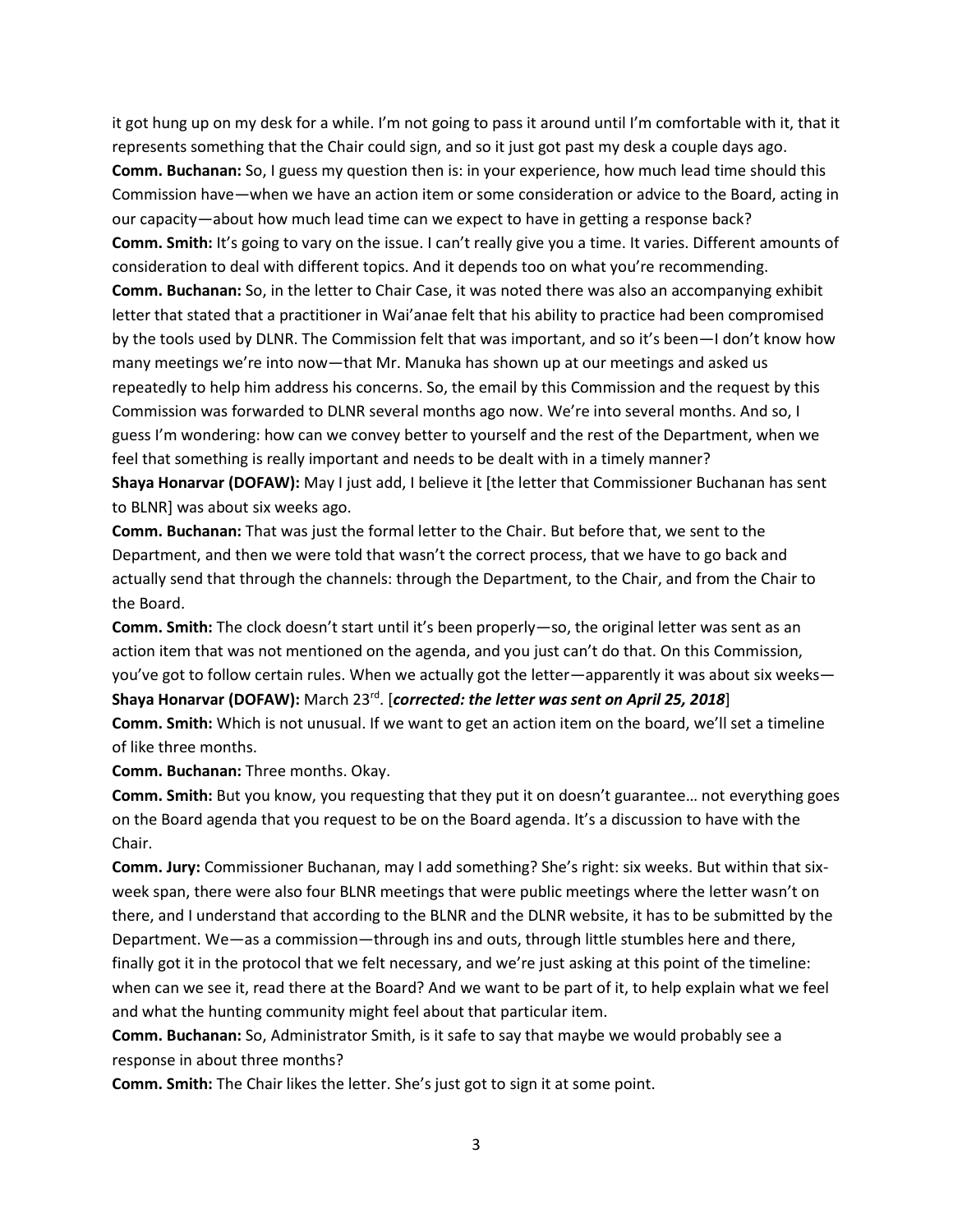**Comm. Buchanan:** So, is there a process within the Department—a communication process—between this advisory commission and the Board? Is that something written in some kind of chapter? **Comm. Smith:** You know, I've run a commission before, and this is a new commission and you're going to need a new process for how you get to the Board. But you're advisory to the Board. **Comm. Buchanan:** Well, we try to advise. But we're not getting much chance to advise.

**Comm. Smith:** You are advising, it's just—

**Comm. Buchanan:** Okay, so.

**Comm. Smith:** And I don't know the timeline on this. There was some back and forth, it wasn't just a straight line. We're going back and forth on this right now.

**Comm. Buchanan:** Well, in December of 2017 this Commission wrote a reply to the Legislature—this is it—and in there we recapped the meetings. So, tomorrow is June  $1<sup>st</sup>$ . Basically a year ago—19 days on June  $19<sup>th</sup>$ —this Commission was convened. It's been a year. So, if this Commission needs some type of training from the Department on how we would advise the Department—other than what we were instructed to do, which was write a letter, put it in writing, do this and that, send it to the Chair—I think it would help these commission members to know: once it goes to the Chair, where does it go? Like ping pong? Where are we going? How long will it take? Because on every other board and commission that I sit on, there's at least a timeframe where when you have an action that requires a response, there's a process. And I know that we voted on the members to sit on rule making for the process of this Commission. So, I'm just trying to help the community because it's frustrating. They're frustrated. It's been a year. They asked these people to sit on this Commission. We have practitioners coming in at meetings, pouring their heart out to these board members. The Oahu Commissioner takes time off—he actually works for the watershed. He meets with his community and his representatives, and then this Board carries action through, they vote to take action, and then you get nowhere. So, it's frustrating, and I don't know what to do. We did our due diligence. I don't know what else to tell the poor commission member on Oahu, or all the people that come up from the Wai'anae Hunting Club. We're just talking about tools in DLNR's toolbox to manage land, public trust. Commissioner Jury, how do you want to move forward on this?

**Comm. Jury:** Well, I just would like to see the letter reach the BLNR agenda and have a chance to be heard by them. That was always the goal, and that's what we want to continue to push for. The only question I would ask is—there is a stand down right now. Maybe you could clarify the reasoning for the stand down, and will it continue or will it not continue depending on if the letter gets to the Board or not?

**Comm. Buchanan:** I know we asked to cease using aerial shooting as a tool at Wai'anae until we figure this out. I understand now that "maybe, maybe not, depends." I don't know how to insert ourselves within that process, because it seems like it's an internal process. Other than actually showing up at the Board meeting and testifying, I don't know what else to do.

**Comm. Jury:** For me, I'd just like to continue to be more informed. I think the community and the island, they look at this Commission, and look at what has happened on the leeward coast as a control measure, and they've taken the proper protocol and steps and coming out and working with the neighborhood board meetings and working with the association and working with us as a commission. And at this point, the paperwork—just having it up-to-date on where things are at would allow me to give transparency to the community about what's happening. Currently, between that meeting in March

4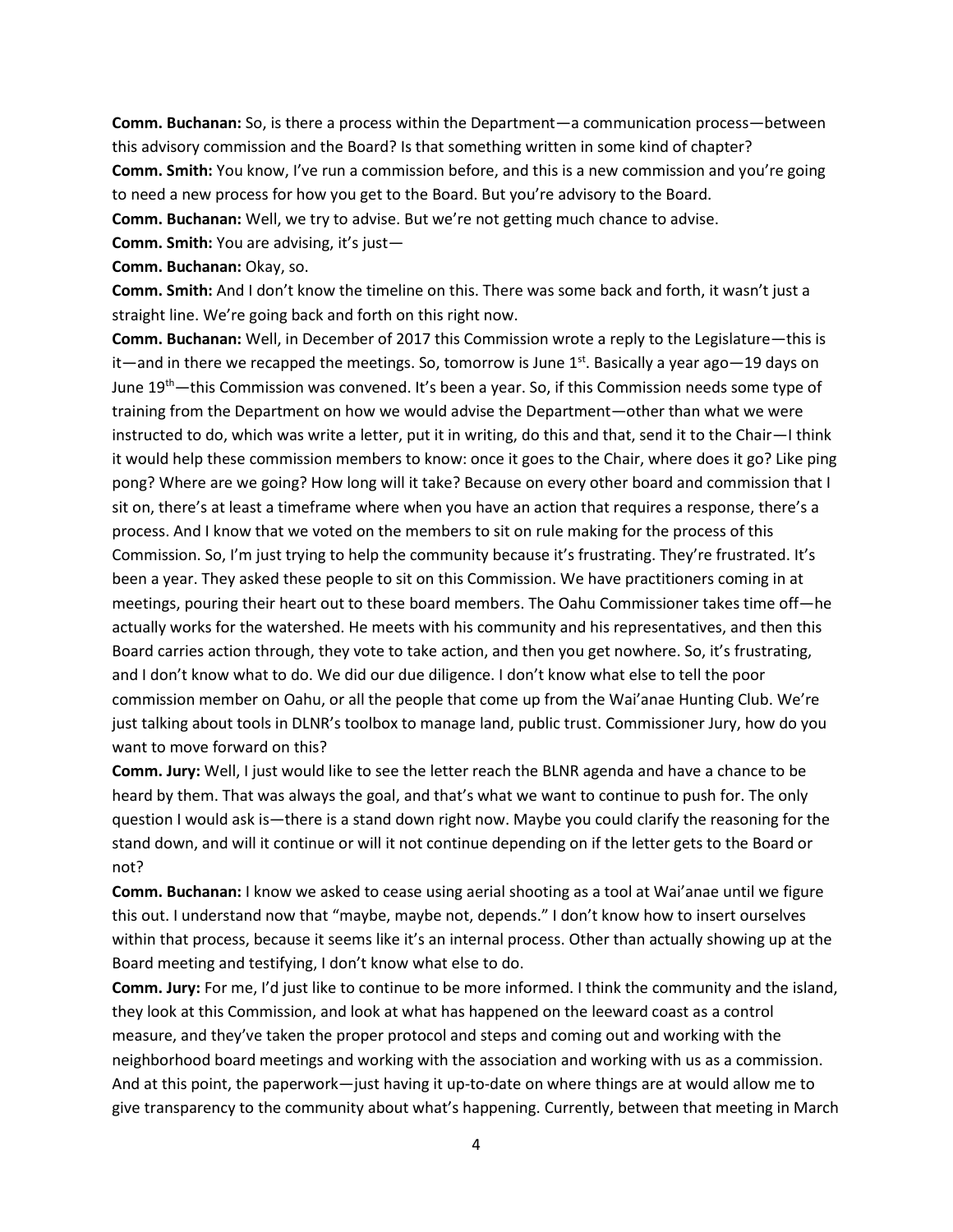and now, in terms of the letter, I have no information to give back to the community on where we stand, other than what's happening today.

**Comm. Buchanan:** All right. Thank you very much. We're not going to spend any more time on this, because I guess we cannot. But I did want to get on the record: Commissioner Jury, can you please state on the record that between the time and in the past six months that other actions have occurred between the Department and the community that have made things very contentious. Would you say that's a true statement?

**Comm. Jury:** That is a true statement.

**Comm. Buchanan:** So, there's an urgency, okay? There's an urgency to address this matter, and I think that's what we want to get out. So, thank you very much. I'm going to open this up to the public to testify on ITEM 3. Okay, I have one member. State your name for the record.

**Rep. Jimmy Tokioka:** Jimmy Tokioka, State Representative District 15 Kauai. Commissioner Buchanan, Commissioners—thank you for coming to Kauai. Commissioner Cremer, thank you for inviting everyone here. I think it's appropriate that the three of us are sitting here for this meeting, because as some of you know, through Rep. Kawakami's effort at the time, who was new to the state legislature—we were trying to figure out how hunters and the community could get [unintelligible] the information at the Board—pushed to establish this Commission in the first hand. But then it came to me and others and then I went to Senator Kouchi at the time, who's now Senate President. So, we did push hard for this Commission, because we wanted to make sure that the hunters and people who had concerns had a body that they could go to specifically for these issues that you're talking about right now. So, having said that: we've been involved in a lot of boards and commissions at the county level and the state level, and one of the things that happened before the meetings that we've been a part of, is the discussion between the Board and the Administration—or whoever is the liaison between the Board and the DLNR Chair, Suzanne Case. So, I'm not sure how much of that is happening, but one of the questions that you had is, "How do we get on the Land Board meeting?" and the Senate President whispered over to me "well, asking one of your legislators for their assistance in putting that item on the agenda." That's one of the ways. Another way is working with the staff to help promote—and Mr. Smith, I understand what you're saying, you have to do it the right way—but I think we all know that this is a new commission, some of these commissioners have never served on a commission before, and the best way to help them is by educating—maybe that happened, I'm not sure—but I can sense the frustration and that wasn't something that we planned when we were talking about this new commission. All we wanted to see was the community to have a voice, and if we put people on the Board and they don't have a voice, they're not going to want to participate. So, thank you folks for participating, because we know it takes a lot of your time, you all probably had to take off work today to be here. If there is any way that we can help facilitate that, and I'm speaking for myself—and I'm sure Councilmember Kawakami, Senate President Kouchi feel the same way—we want to make sure that this Board is successful, and the only way that it can be successful is if there's collaboration from the Board and with the Administration to make the things that you need to happen, happen. I'm not saying that everything you want is going to happen, because I wish everything that we wanted happened the way we wanted it to happen, but it doesn't. There's compromise that's involved. So, I would just say that if we can take that direction moving forward, it's going to be a lot less headache and hard work for everyone in this room and all the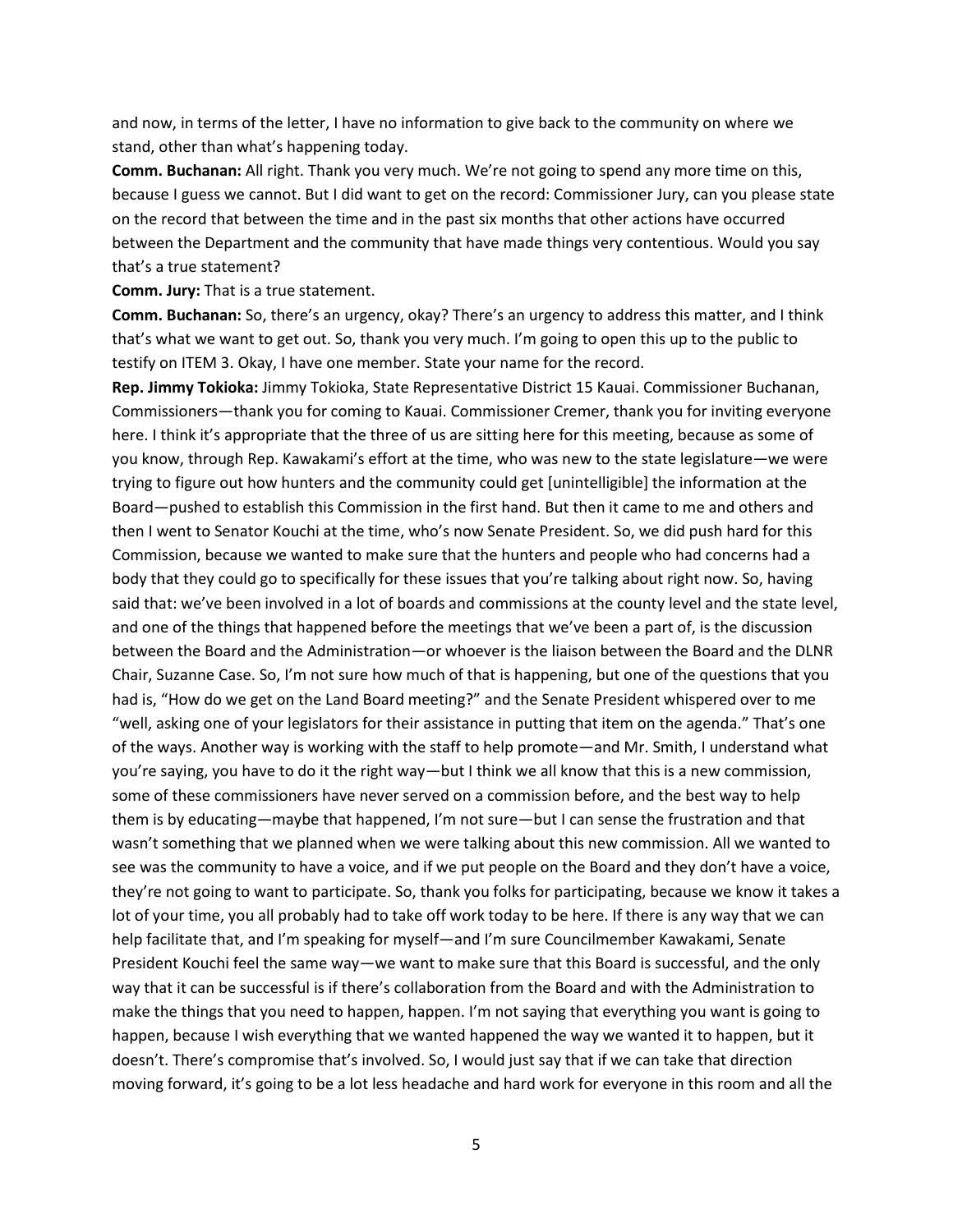people on the Commission, and the Administration. Thank you for the opportunity. Mahalo, Commissioner Buchanan, for sharing that information with me.

**Comm. Buchanan:** Thank you, Representative Tokioka, Derek Kawakami, and Senate President for being here. When I saw you guys, I was like, "Wow." So, nice to see you folks here.

**Councilman Derek Kawakami:** I would add something too. Really it came from Robert. Robert is a personal friend, and we've been hunting together, and it became very apparent that there was a rift between the users of these very precious public lands and the administration that manages them. So, Robert really pushed for all the different islands to establish this, so we want to be there to support and listen to some very important updates, especially on the shooting range.

**Comm. Buchanan:** Thank you very much.

**Senator Ron Kouchi:** Those were the polite ones. So, I would just say that if the job is to help educate the Commission: at least this morning, I've heard nothing from the Department to help educate them about how to do it better. I hear according to the March date and testifying, why everything you have done to this point is correct on your part, and everything that they have done is incorrect, then the failure is on their part. So, I've heard nothing to be collaborative. Let me say it a very direct way: Chair Case and then-Deputy Kekoa were here for a meeting with the hunting community with then-Representative Kawakami, Tokioka, and myself, who formed the genesis of this Commission. This is the high priority for myself personally, and my office, and if this isn't working, then we need to introduce legislation to clarify how this will work better for the commissioners. And trust me, the legislation will be introduced next session. We tried to leave it broader so that we were working collaboratively with the Department and this Commission, because that's what I was assured by Chair Case was going to happen, and I'm not seeing it happening right now, and we will fix it one way or another. Either January will come around and you're going to tell us, "Boy, we've got it all straightened out, it's great and it's working well," or we're going to talk about how to fix it to make it work, but this is going to work. And what bothers me, why I'm here, is I grew up in Waimea, in west Kauai. My dad went into Waimea Valley to hunt, and we didn't have a youth hunt, and it was tough to make ends meet. So, I'm aware that these hunters are for subsistence and putting food on the table to feed their families, and by doing what they're doing, they're able to save their money, so that they can become homeowners and send their kids to school, and all of these other things. This is not putting trophies on the wall and protecting people who are out there for sport. For the kind of economic situation of my constituents in West Kauai, this is vital to their ability to take care of their families, and that's why I'm here, to advocate so strongly for them, when I'm sure they're not here. And when I leave here and I go to the governor's luncheon in the chamber, I'm going to tell him about what happened here and hope that things better shape up and start moving in the right direction, even if I have to stand up in the Q&A part. I don't know if I'll be sitting on the table with him, but I sure hope that this is going to work, and that's why I'm here. **Comm. Jury:** Thank you.

**Comm. Smith:** May I make a comment on that? It's just a learning process on both our parts, so us learning how to work with the Commission, the Commission learning how to work between the Department. I think there's a little bit of both sides we're all trying to learn together how to make this thing work.

**Senator Ron Kouchi:** But right now, I'm not polite, so I'm not really working together. It would be a lot better for me to come in and say, "Boy, let's go collaborate, I'm hearing what your concerns are, I think

6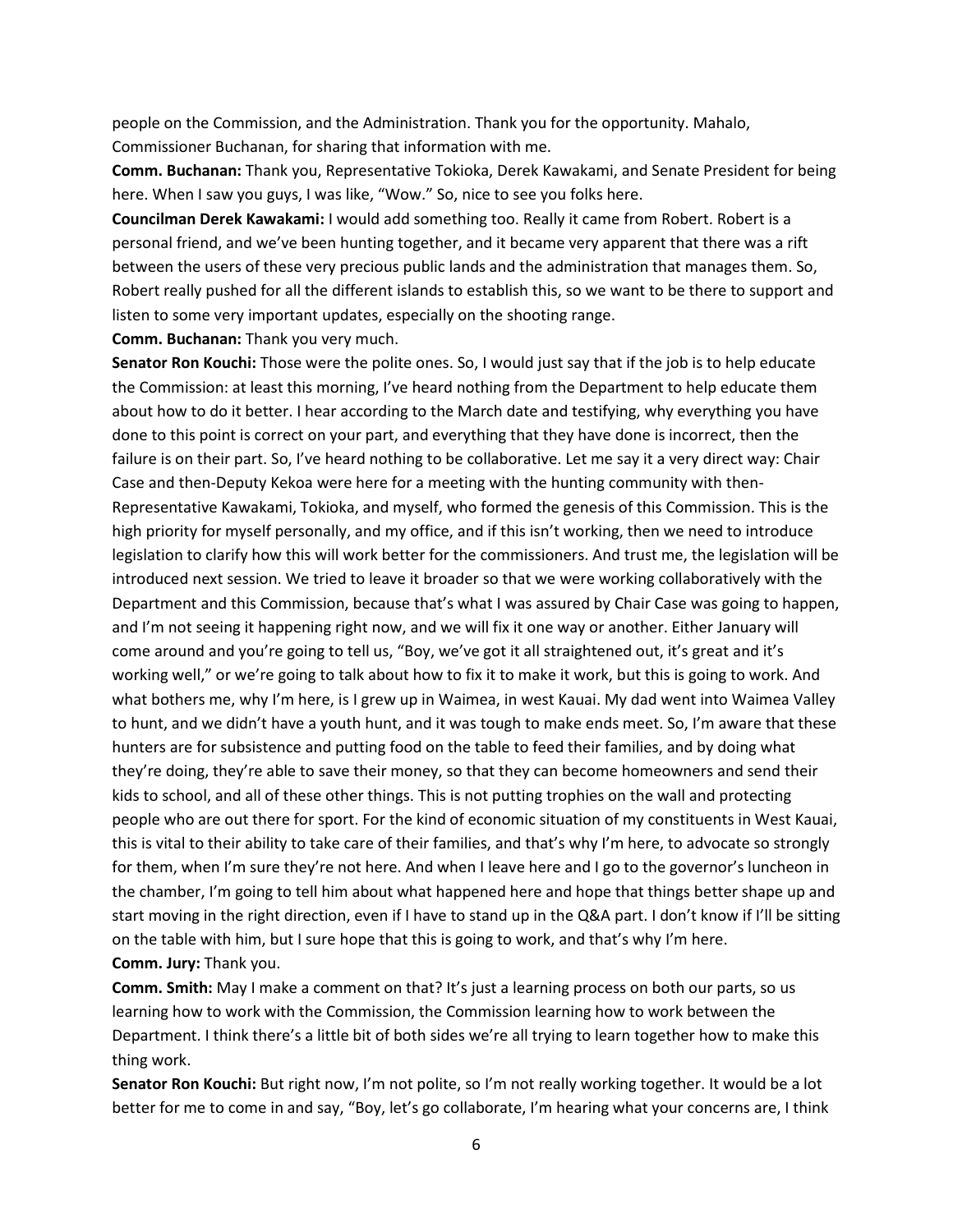we can find a middle ground." That would have been a lot nicer for me to put in, like Jimmy and Derek. But I'm not hearing you guys put it nicely to them of getting to that collaborative middle ground. How I'm talking to you, is how I hear you talking to them. You want to change their dialogue, I would love to, because I don't want to introduce bills, I don't want to have to chase this thing through—and then sometimes when you put too much in the damn bill then it creates a new problem. I want to give you the latitude, so you guys can do what's right, and when individual instances come up, you've got freedom to move to solve problems. So, I'm really hoping you are getting there, and I can talk nicely too, I can be collaborative, I can tell you I'd love to work with you, and I hope that's where we're going. Thomas is my good friend right there, he works for DLNR on Kauai… He's a west side boy and knows what I'm talking about, that [unintelligible]. And I was just saying, I never even knew until I read Robert's posting two years ago on Facebook that the lease was even in jeopardy and we weren't even going for renewal, that DHHL was doing what they're doing. So, I'm here to tell you guys, as the legislator from the district, that's an important thing. If you are interested in pursuing that lease and there are obstacles with DHHL, please reach out. I would love to help work with you, but that is in the heart of our family, that is where my father used to go hunting with his friends. I understand the importance of that area. You know, the shooting range, where is a safe place, not just for the hunters? Are we going to have enough places for law enforcement outside of the County of Kauai to get certified? These are all important issues on our radar screen and we're engaged with the community.

**Comm. Buchanan:** Okay. Thank you, Senate President. We thoroughly appreciate all our representatives being here. I'd like to thank Commissioner Cremer setting up this Board. I think we all sit here because it's all important to us, and while many might be new, Commissioner Ruidas and myself go way back in experience with important commissions, and I depend on him a lot, too. We actually try to help this commission to do due diligence, but we know how it works, so. I appreciate the suggestion to try and work with the Chair outside of the meetings to move items up to the Board, and thank you very, very much for your input. I really appreciate our meeting. Commissioners—

**Comm. Cremer:** I'd like to add something. I just really appreciate my representatives. I don't think we've had a better set of representatives on this island besides these guys right here. They might not always tell me what I want to hear, but they always respond, and we always get an open line of communication. They're a big part of this Commission, and I really know—and the rest of the people that went to the state capitol and lobbied for this thing, they know—that you guys are a big part of this. We appreciate that, and I appreciate all you guys do for the community. Thank you.

**Comm. Buchanan:** Thank you very much. Okay. If anybody has anything else to add to ITEM 3? If not, we're going to move straight to ITEM 4.

#### **ITEM 4. Update on the Kauai Shooting Range Project.**

**Andrew Choy (Hunter Education):** Good morning. I know that time is pretty sensitive. I will just cut to the meat, and then I'll circle back around. I know everyone's here for the updates. It's been a process. Once again, the legislature, then-Representative Kawakami was very instrumental in getting our initial funding source. Hunter education opened a grant in 2011. It was a shooting range grant, always two parts: one was for Big Island, one was for Kauai. It's for pre-construction, so it's not construction grants, but compliance stuff. The Big Island project took precedence for a number of years. In the meantime,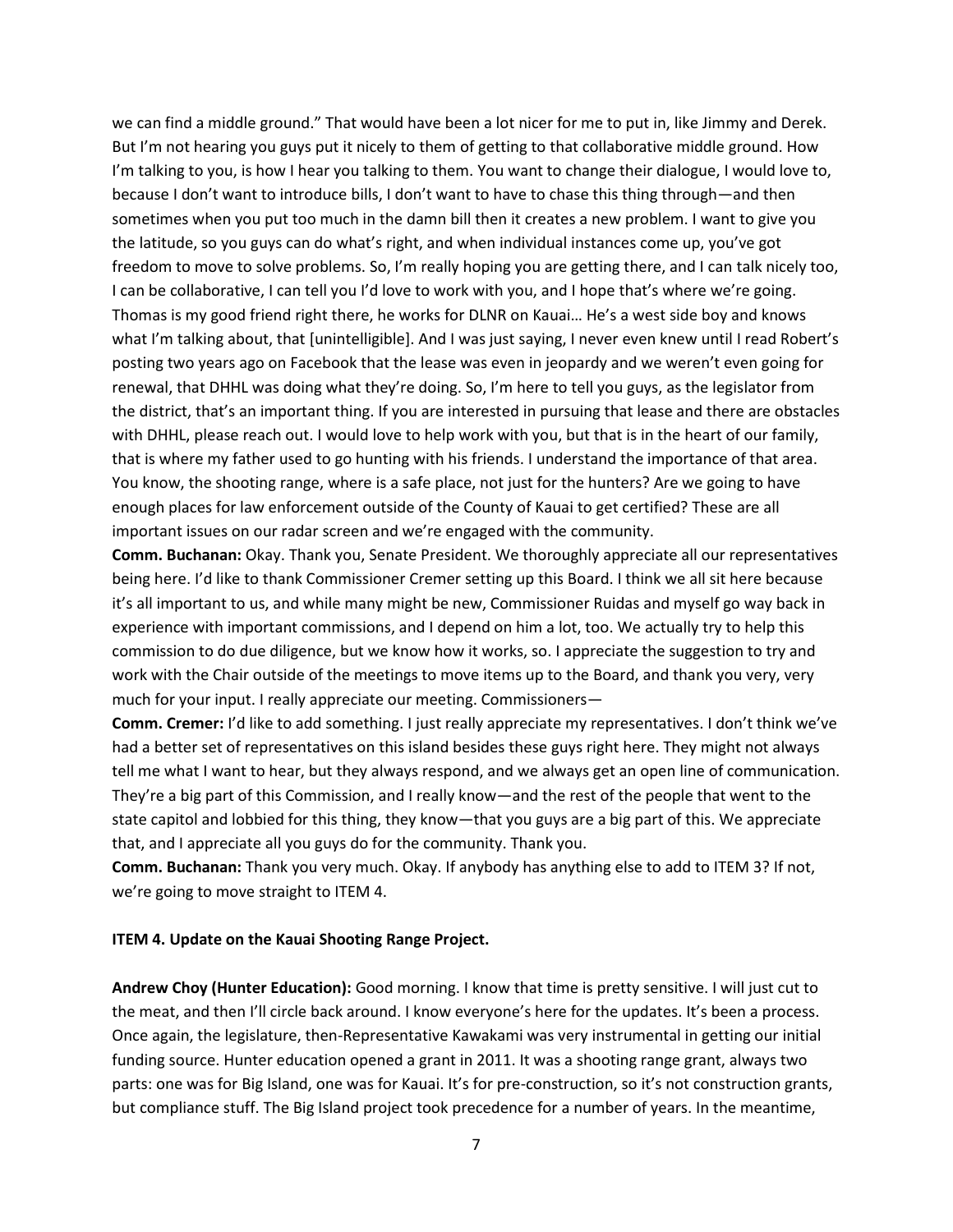we were able to work with representatives to really get some good funding for the project. In 2015, the Legislature approved \$424,000 in CIP for a shooting range project on Kauai. That money was specific to Hanahanapuni. In the 2016 legislative session, we had the verbiage amended to broaden the scope of it. And then in 2017, through Sheri, we were able to put in another CIP request for pre-construction activities at \$350,000. So, there's been a number of steps forward, steps back, but the great thing is that we have the money in hand: federal monies, state monies, cash. And then in 2018, we all circled up internally and we were able to put a formal release through engineering to the governor to release the funds and appropriate it, and we just got notice on May 7<sup>th</sup> that all of the funds—that's the \$424,000, the \$350,000, and then the federal monies which we already had in hand—all of it has already been appropriated, we have it in our account. We've taken a number of that for planning and design, so we just ask that everything be released all at once, so we can just move forward. So that's great news. That's really just kind of the way the process goes, it's really great to have that money up front. In the meantime, to get the project moving forward, myself, Sheri Mann, and Shaya Honarvar—who's been the DOFAW liaison, myself being with Hunter Education—we've met with engineering every week for almost the past month to move the consulting selection process forward. What we were looking at is a consultant that would be able to do community engagement, scoping work, site study, short-list, compliance for EA/EIS, and then design work. Just kind of the whole gamut in one consultant, since we have the money in hand to go do that. I'm also happy to note that as of yesterday, we had a meeting with engineering, and we were notified that the consultant has already been selected. Now that triggers a number of processes that need to move forward internally through the Chair to actually authorize that we move forward with the contract, to start working with this consultant. It's been happening at a weekly pace, and while we obviously can't guarantee that that is the speed that we're going to keep up, I'm really hopeful that we can maintain that kind of progress selecting the consultant's starting award. So, what does that look like? Moving forward, it will be very important that Commissioner Cremer as the Kauai commissioner can come in and identify stakeholders' point of contacts in the shooting and hunting community, and we can plug our consultant in and start the stakeholder engagement—whether it's landowner, government sector, shooting clubs—and then at the same time, start scoping sites. Just to reiterate—and there are individuals in this room that can speak to this better than I can—we are starting at exploring new sites, that's kind of where we're at right now. We want to explore all options on the table, and we want to start with where the leads are. That may be anything—anything and everything is on the table. We want to engage the community in this process. Here and now, we're not moving forward with a site already in mind, and then we're going to pull in some alternatives. We're kind of stepping back and we're looking at all options now, on the table. And once again, the other thing I will reiterate is that we fortunately have a lot of money appropriated for planning and design, but we don't have any money appropriated for construction. I know that's not necessarily unusual in the way that monies are appropriated and made available to the legislature or through the Feds, but that will be a very important piece—maybe not so much now, but definitely within the next two to three years—to start pursuing construction monies, to start pursuing county engagement, looking at any management, whatever that may be. I think we'll need to start pursuing that. So, I would encourage the Commission to pursue those kind of avenues, especially towards construction. I think we're good. I think we need to definitely identify those stakeholders, start the engagement, connect our consultant with those people at that time, short-term. And then long-term: so immediately, six months' time, stakeholder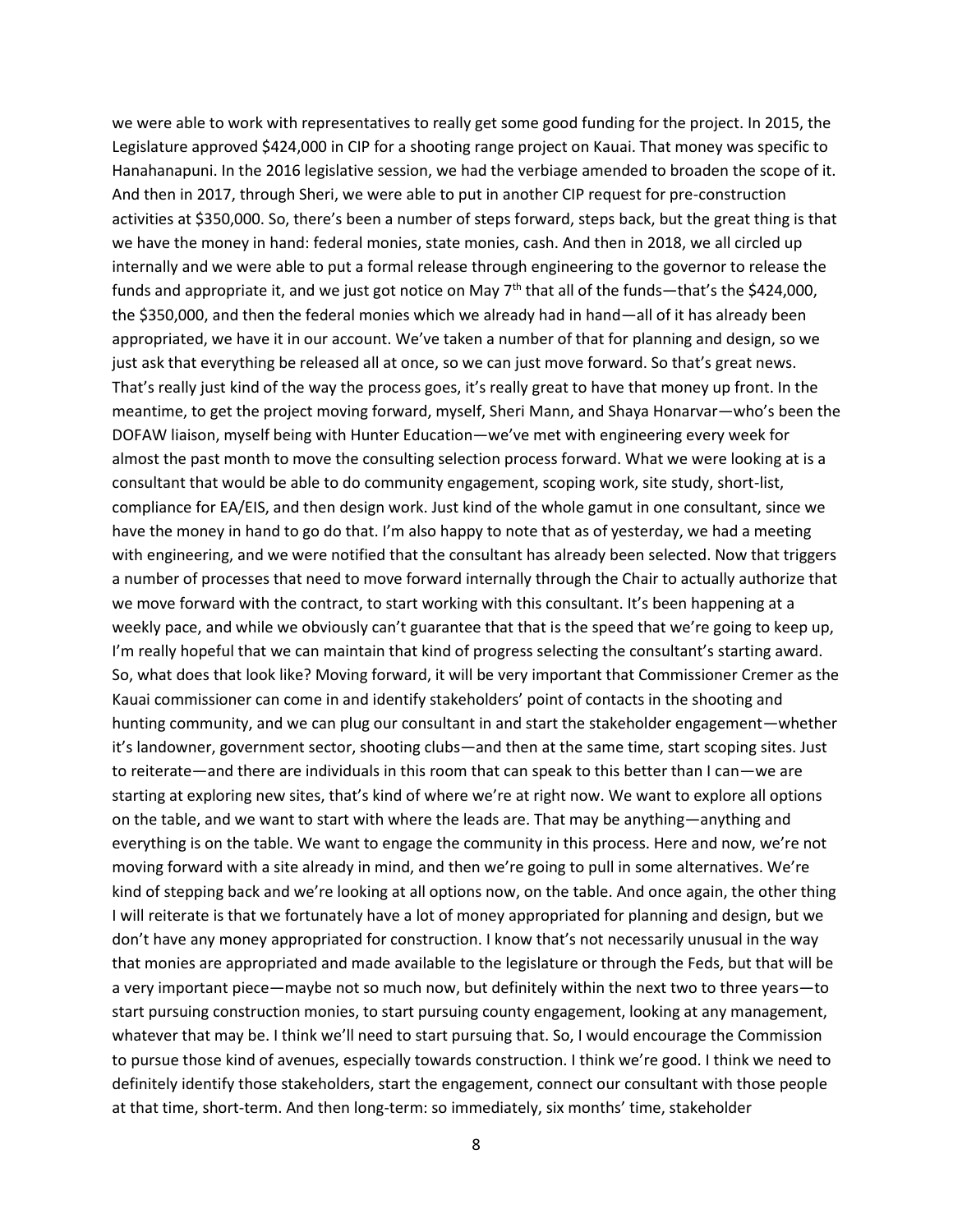engagement; one or two years out, we've got to start looking for CIP money, whether it's at the county level or the state level. We have federal funds available, so we can make those available as well for construction as a match, but we need the cash that we have on hand. We have a whole bunch of other technical details as far as the federal funds, the recent project history—I know Thomas can speak to thirty years back where the project was—but that's the meat of it, and I'm here to answer any other questions you guys might have.

**Comm. Buchanan:** Thank you for your update. Commissioners, are there questions for staff? **Comm. Cremer:** I just appreciate the update, something that we've trying to get done for thirty years: pick the site, try to do it, too swampy. I'm not a gun enthusiast—I do hunt with a gun once in a while, I don't go to the range—but there's lots of people that own guns that need a range on this island. That way it'll be safer for everybody else in the public area. When guys are shooting while you're in a hunting area, you're just shooting off rounds for the sake of sighting in your rifle because there's no place else to go. A lot of guys get a hunting license so they can go in a hunting area to just shoot their gun—they don't hunt. So, that's a very important thing. I'm glad it's moving forward. Thank you.

**Comm. Buchanan:** Any more questions for staff? I have a question. So, how much federal monies are you getting, and where they coming from?

**Andrew Choy (Hunter Education):** That's the other part of my presentation, is federal funding. It's through the Pittman-Robertson Act for Wildlife Restoration. It's a federal excise tax that's placed on the sale of firearms ammunition. So, what I can say is we have received notice from our regional office—Fish and Wildlife Service—that the apportionments have been lowered, about 30% lower this year, because firearms sales have tapered off. So, back in 2011, the federal fund—\$1.2 million—was made available in a grant for shooting ranges on Big Island and Kauai. That was the product of three years of federal funding that was kind of compounded. So, I don't want to obviously get into any specific numbers. I think we can obligate federal funds every year to put forward a project, but the challenge is the scope of a project, and so—

**Comm. Buchanan:** Who's we? You said, "we can obligate the funds." So, you already get the \$1.2 million from Pittman-Robertson, through Fish and Wildlife Service, and then—

**Andrew Choy (Hunter Education):** The Hunter Education Program can obligate federal funds. That's the Hunter Education Program involvement in this. It's not like a power grab—it's not because we want to do it—because frankly there's a lot of other programs in the Department that have more capacity than us. But statutorily, through 183(b)28 and through the Fish and Wildlife Service section 4(c) and section 10 funds, those funds and the statutory authority come through the Hunter Education Program for shooting range development. That's just the nexus. It's not saying necessarily that this is something we're going to hope for, but that's the avenue that we're in. And obviously DOFAW is a huge partner in this, it's a collaborative Department thing. But the obligation, the actual grant agreement would be through the Hunter Education Program.

**Comm. Buchanan:** Right. So, you get \$425,000, you have \$350,000. \$775,000 already that— **Andrew Choy (Hunter Education):** CIP. And then another \$562,000 in federal funds. **Comm. Buchanan:** So, capital improvement funds. How are you going use that? **Andrew Choy (Hunter Education):** Planning and design. **Comm. Buchanan:** Okay, that's a lot of money. **Andrew Choy (Hunter Education):** It is.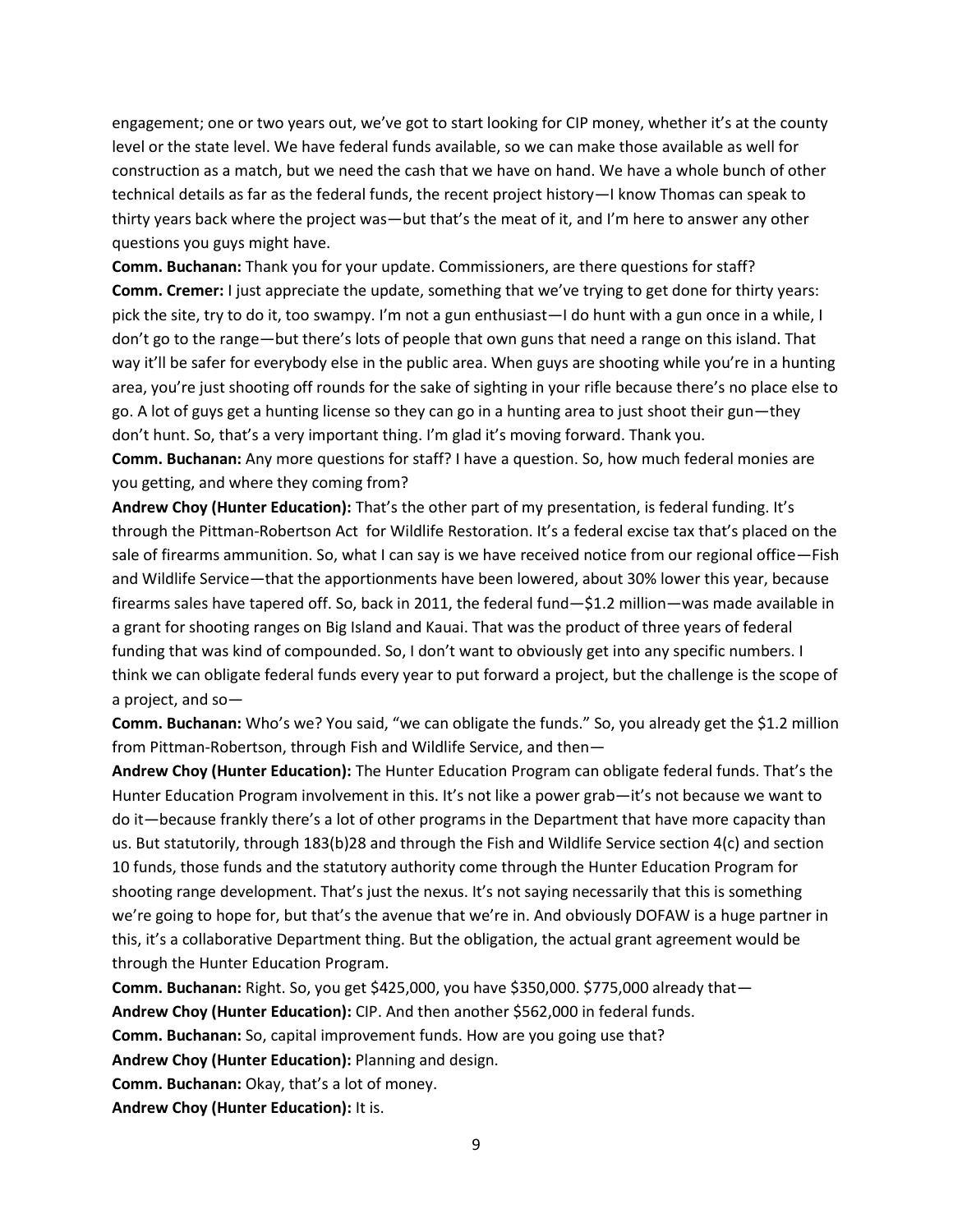**Comm. Buchanan:** Because you guys are doing the environmental assessment?

**Andrew Choy (Hunter Education):** That would depend on the site that we pursue. We have to start with scoping, because the project might only require an EA, in which case the cost would be a lot lower than a site that would require not only a lot of infrastructure upgrades, but also perhaps an EIS, which could almost double the cost.

**Comm. Buchanan:** I was just looking at site and saying, "\$700,000 not counting the federal funding," but you can obligate some of that \$1.2 million under the Hunter Education Program. Okay. You selected the consultant, who is the consultant?

**Andrew Choy (Hunter Education):** I know that the ranking has been finalized, and the memo is going to the Chair. I wasn't told who that consultant is at this point.

**Comm. Buchanan:** Okay. You know why? Because, you know for Makaainana, for us, we'd just like a place for a shooting range. I think it's hard for the community to understand that, "Okay, this going to take four years, maybe five. It costs \$3.5 million, and all I wanted was to have a safe place to shoot my gun. It's the same thing with fishermen who'd like a harbor to launch their little boat in Honolulu. The project starts up with this scoping, and they've been waiting thirty years. Like I said: Cremer is here already, and then his baby will be able to use the shooting range. Maybe if you can provide a working timeline on how you guys are moving along with this project—it seems like Hunter Education is taking the lead on this Hawaii project, until you turn it over to the consultant. I'm just trying to figure out how we can drive and how we can apply for shortening this timeline. Having a million dollars just for planning and design is like, "Whoa."

**Andrew Choy (Hunter Education):** Sure. So, what I can say in response to that is, for example, on the Big Island, at 16-Mile Marker, the Board approved a hunting area—the Board basically carved out an overlay of that area, a 3 acre overlay as a target shooting area. It's another case of growing pains: there's a lot of planning, there's a lot of groundwork, there's a lot of factors that went into play with that. I don't know if that's a solution for Kauai, and that would have to be worked out with the community, with the Department, specifically with Forestry & Wildlife, but that is a precedent and it's an avenue where an existing area target shooting is already happening in this area. The Department as much as possible at the time will do due diligence, to do the homework, scope it out, and basically designate a portion of the hunting area as a legal area to discharge firearms while permanent projects are being pursued. I'm not saying that's a solution for Kauai—that's a discussion that Commissioner Cremer and the Department will need to have, and the hunting community—but I understand the need and I understand the frustration of the timeline. We have lapse dates on our federal funding as well, and so we're under an obligation to deliver, so I understand that.

**Comm. Buchanan:** Who runs the shooting range on Oahu and Hawaii?

**Andrew Choy (Hunter Education):** City and County.

**Comm. Buchanan:** Oh boy. Well, you better go talk to the City. Okay. All right.

**Comm. Smith:** Can I make some comments? I think that's a really good model, where the state can come in with CIP money, do all the compliance and planning, deliver the project turnkey, and then the County runs it.

**Councilman Derek Kawakami:** And then you would just enter into a stewardship agreement with an organization that can help manage the land—a public-private partnership. I've got to say that Andrew and Sheri and staff have been absolute advocates for the shooting range. They've gone above and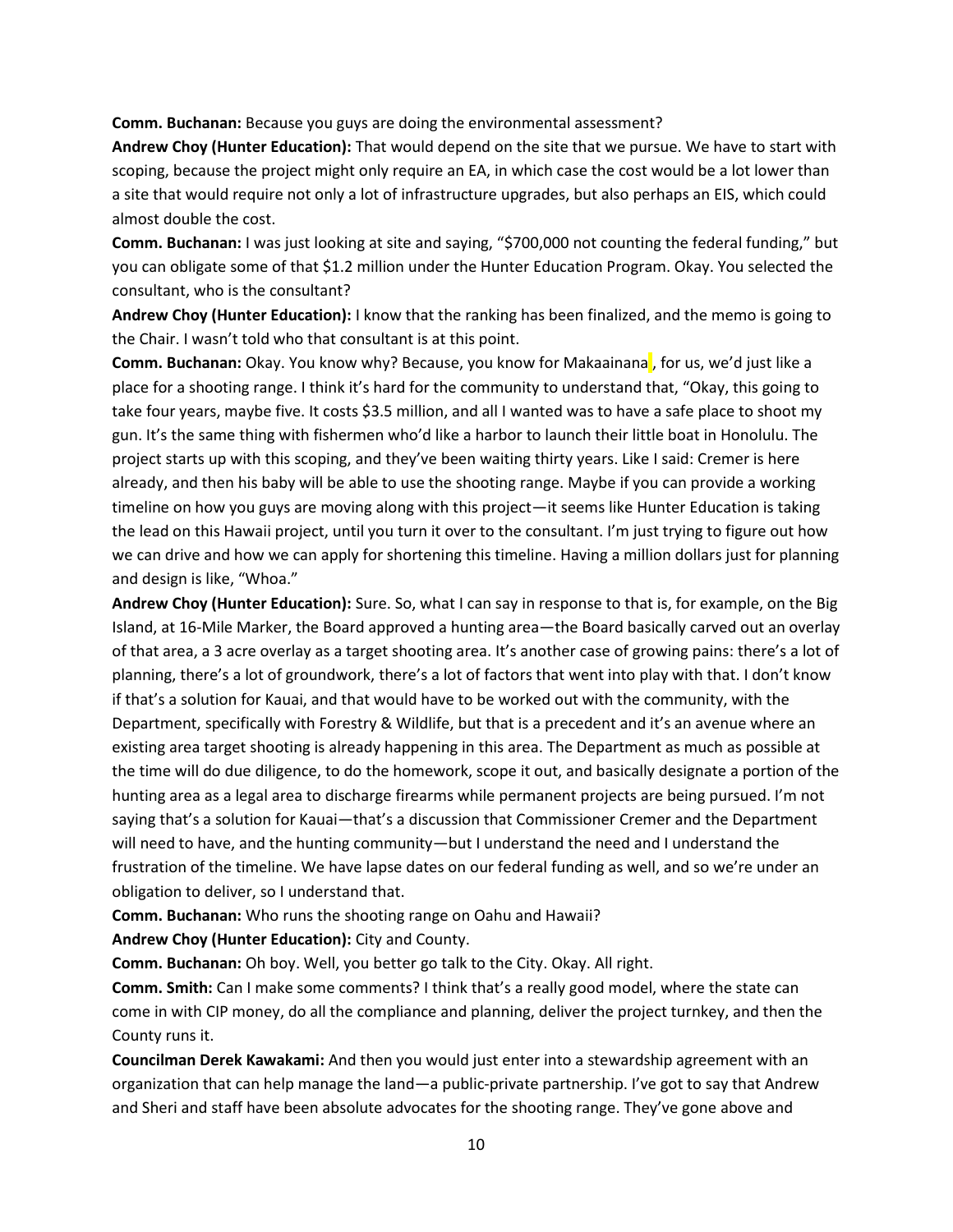beyond. A lot of the stumping blocks where mistakes were made as far as little things like the title of the appropriation, but they've done everything they can to move this as quickly as possible, so we're very appreciative.

**Andrew Choy (Hunter Education):** And just add to that, as Dave was saying, and Councilman Kawakami: that if you look at every public range in the State of Hawaii, there is some partnership with the City and County, whether it's direct management like Koko Head, or it's a concessionaire like Valley Isle Shooters on Maui, or the Hilo Trap & Skeet Range, which is directly run by the City and County. Koko Head is a combination. The county is involved, the City and County is a critical player in the overall management, whether that's direct or through the concessionaires.

**Comm. Buchanan:** Well, thank you. In the end, it's all about liability and who going to write the check to the insurance guys. So, okay.

**Comm. Smith:** Well, there's also a lot of environmental compliance—you're pumping a whole lot of lead out into the environment, and down the line when you have to start cleaning that stuff up, it's a huge deal. We're dealing with a piece of property right now that had an informal shooting range on Oahu, and the lead levels are through the roof, and it's a huge issue on the land acquisition that we're trying to push, and so the environmental piece is something that we've really got to do properly, and the communities have worries about that, so we need to make sure we properly address them. And I know it sounds like a lot of money, but we're used to it by now. We're kind of just used to the planning and the compliance—which is the EA/EIS process—it's costly, it takes a long time. That's why we have to hire planners to do that work, but don't think that that sounds like a whole lot of money, because it's not outside the realm, the normal amount of money that we have, especially with a project of this sort. **Comm. Buchanan:** Yeah. I understand.

**Comm. Smith:** I know it sounds like a lot of money—it is a lot of money!

**Comm. Buchanan:** Just training about spent shells. And cleaning up stuff.

**Comm. Smith:** And we are trying to do it on the cheap where we can. So, with Mile Marker 16 on the Big Island, we found a way to do that basically just in-house resources—bring in an existing area, use an existing road, and you can do it really quickly. And you still are playing catch-up on the compliance and some of the contamination issues, and we've got to get ahead of that eventually, but in order to deliver something on the ground for the hunters—and our primary concern is to provide a facility that hunters using legal hunting firearms can utilize, to alleviate the type of problem that Robert's talking about, and not making it everything for everybody—just trying to make it for hunters. Don't have the .50 caliber range, and just make it as simple as possible so we can actually get something on the ground.

**Andrew Choy (Hunter Education):** Like I said, I know—and Joey and Kanalu know—that 16-Mile Marker project has gone through its growing pains, but really that was a success where we were able to put something on the ground very quickly. We were able to sanction something very quickly through Board action and with very little expense. Like I said, that's a conversation the community's going to have with the Department, but that may be an option.

**Comm. Buchanan:** Thank you very much. Joey knows, yeah? Been shooting for fifty years. I got my NRA training at Mile Marker 16. Any more questions, commissioners? No? If not, I'm going to open this item up for public testimony, if anybody wanted to give input on ITEM 4.

**Rep. Jimmy Tokioka:** Once again, thank you all for coming, and I would be remiss if I didn't follow up to what House Member Kawakami said, because Sheri and Andrew have been in contact, and Sheri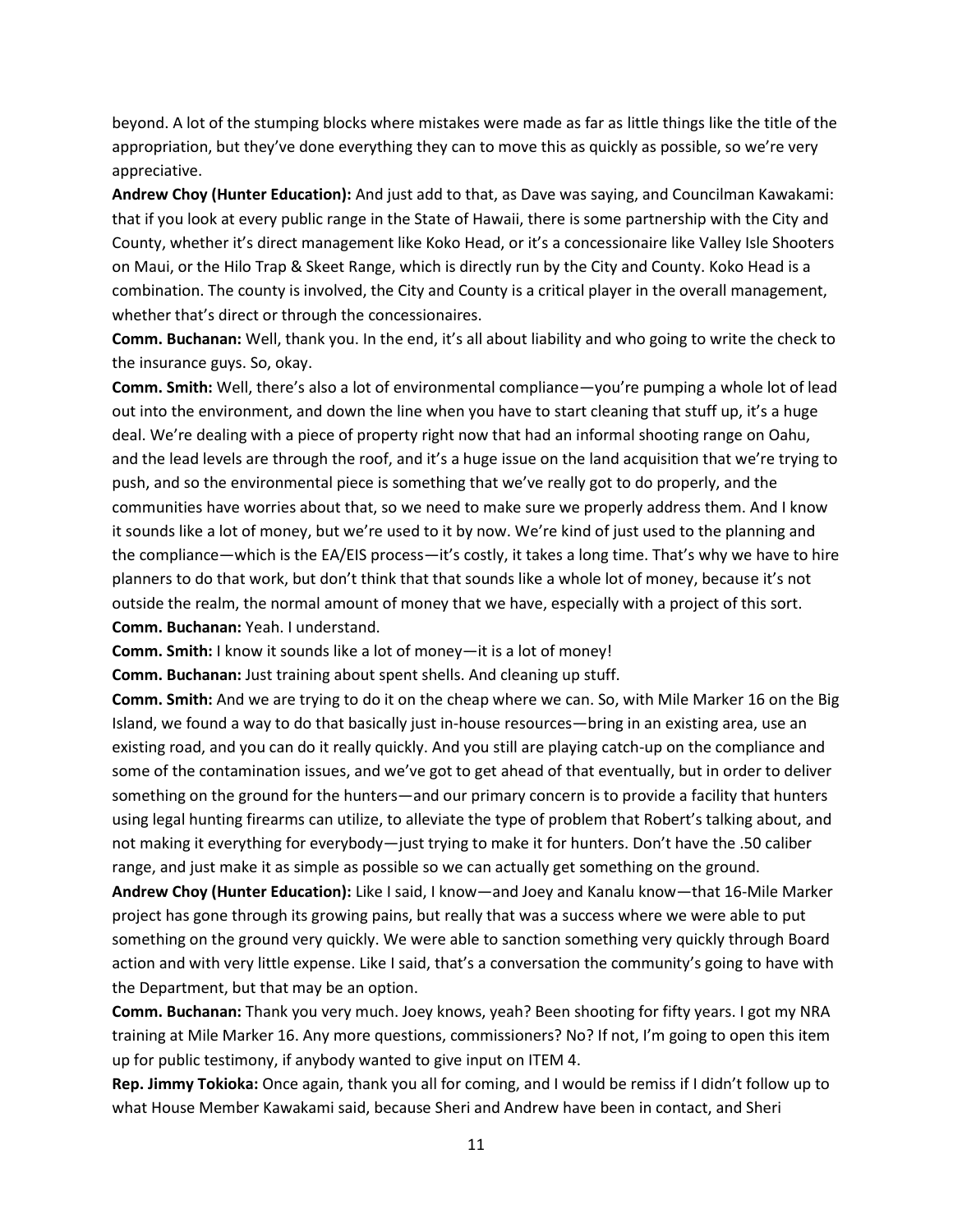through Anastasia, and she has been in contact with my office. Thank you, former Representative Kawakami, for dropping this on my lap, that's a good thing that you dropped on my lap. I know that we're going to be meeting with the community, I think that wasn't brought up in the discussion to meet with the hunters—and Commissioner Cremer, you're going to be very involved in that, to select the potential site—and I think that's a good thing, because when the shooting range on Hawaii Island fell through, at the time Representative Kawakami was right in there saying, "Okay, that money's not going to last, we've got to take it for Kauai," so he was the push to do that. We got the money, the governor put it in his governor's message I think a year and a half ago. And Commissioner Buchanan, we get as frustrated as you do, but some of the things that we see when we don't take our time to do things is the lawsuits that happen, and I understand the frustration that comes with that. Hopefully, now we can make sure that everybody is moving in the same direction with this, because when Kauai's finished, as a legislature we're going to go to the next island and make sure that every island has that, because the three of us were at a Kauai Hunting Association meeting three years ago, and the hunters from different areas were coming—there were like 70, 60 people at this meeting—and some of the local hunters were like, "Hey, brah! I know some of you guys were shooting target practice, but we were hunting!" So, we don't want those kinds of things happening to anybody, and that's why we heard that the push was to make this thing happen. So, thank you Andrew, staff, and Sheri, and thank Anastasia from us that hopefully we can make this thing happen soon. Thank you.

**Comm. Buchanan:** Thank you very much. Anyone else in the public wishing to testify on ITEM 4? Seeing none, then we will close public testimony. At this time does anybody need a five-minute break? If not, we're going to just power on.

### **ITEM 5. Discuss the current efforts made to renew Unit A Lease on Kauai Island.**

### **Comm. Buchanan:** DLNR staff?

**Comm. Cremer:** Before you start, Thomas—Chair, could I go ahead and show, unless the commissioners can see on their handout, if anyone in the public need one, I can give you guys. We're talking about 4,000 to 5,000 acres of DHHL land that is crucial. So, all that Unit A up there is what we're talking about. **Thomas Kaiakapu (DOFAW):** There's a correction, for the Kekaha Game Management Area, it's 13,000 acres now.

**Comm. Cremer:** So, it's 13,000, okay. Thanks for the clarification.

**Thomas Kaiakapu (DOFAW):** In February 2018, we met with DHHL on Kauai to go over the Kekaha Game Management Area. They are encouraged to allow us another 20-year lease. This meeting covered the details of this new including maintenance, fences. Another issue brought up was beneficiary hunting rights. So, that was one of the issues that they wanted to try to see if they could work with DLNR to see if beneficiaries could hunt first, so there's some issues about that, with the AG, but the suggestion that we gave to them was to allow beneficiaries to hunt in the safety zones of the former Kupai sugarcane area—which is that section right there—we suggested that area because that area's currently closed to hunting. It's a safety zone, it was formerly sugarcane land under Kekaha Sugar Company back in 2001. And because the area's closed, there's no hunting there, there's a buildup of animals in that area now. So, we recommended that the beneficiaries hunt that area, and they can determine how they want to manage game in that area as far as hunting days, hunting methods, and so forth. They did agree to that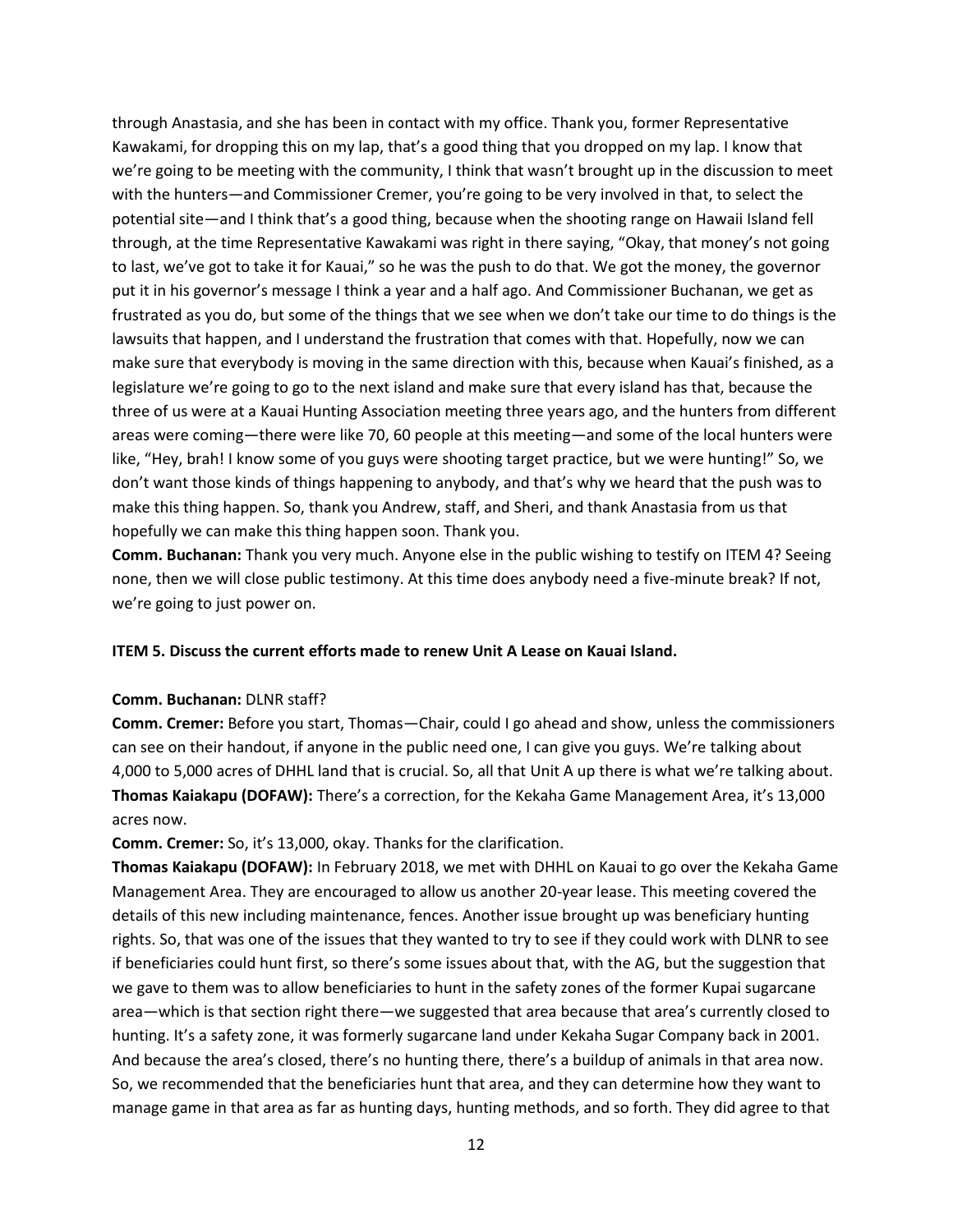idea, and so now they're going to go back to discuss this suggestion to the commission. We are anticipating another meeting coming up shortly—they have not stated when that meeting will be—our extension ends September 30<sup>th</sup> of this year, so we have four months to talk about this new deal with Hawaiian Homes. Other things worth mentioning: that we would continue to use all of the hunting areas including the Kupai area—right now there's been no talk about changes in boundaries of the hunting areas, and they have talked about a water/energy storage project on the Kupai area that would take water from an existing Kokee ditch to develop this new water management project for the area. They have not come back with us on that, they're currently trying to do a complete assessment of that irrigation ditch and consequential project. I think everything is tied in with this new license agreement, and it's one of the reasons why we've have to extend the limit year-to-year right now. So, there are hopes now that our next meeting with DHHL will hammer out a deal for 20 years.

**Comm. Buchanan:** Thank you. Commissioners, any questions on the update?

**Comm. Cremer:** I have a question, but I've got some statements from this. I think this is a little bit too long we're waiting, and there's so many things in the air flying around about DHHL not wanting and want it and Bill Aila doesn't want, he wants this just to be for beneficiaries. This is a real crucial area for the youth and the senior citizens—this is where most of them will be able to hunt, learning how to use a firearm and safety. Their first introduction to hunting, majority of kids, is in this area right here, whether it be bird hunting, deer hunting, or goat hunting, whether it be archery, muzzle-loader, or rifle. I think this is something that we need to push harder, real hard, to get this lease going, because it's really important. I don't hunt always in that area, but I know a lot of people wait every season and look forward every single season to go in that area to hunt. You know, you and your son hunted, Thomas. My son-in-law is starting to go, hopefully my grandson will be able to go, able to shoot a pheasant or a deer or goat, able to learn about the outdoors. I can teach them the side about hunting with dogs and doing whatever else, but I think children need to learn a lot about firearms in today's society, so they know what a firearm is about. I think practically, kids that do a lot of hunting don't get into trouble in school with guns, because they know what the reason for a rifle and gun is, and I think that is very important to us, very, very important. Out of all the issues on this island, that bothers me the most. I'm not going to hunt there this season, but it still bothers me, because the community uses that a lot. Thank you. **Thomas Kaiakapu (DOFAW):** For your information, the Kekaha Game Management Area was established during statehood. At the time Kekaha Sugar had leased the entire area with Hawaiian

Homes and through a co-op agreement we were able to establish the Kekaha Game Management Area in partnership with Kekaha Sugar and Hawaiian Homes. Over the years, Kekaha Game Management Area has become the most important public hunting area on Kauai. More hunter trips are made there than any other unit on Kauai, more game is harvested from that area than any other unit on Kauai, both game birds and game mammals, and we do a variety of hunts, including youth hunts, elderly hunts, and so forth. There's potential for more hunts—for example, hunts for women only, we're all about that. So that's how important that area is. It's sustained yield hunting, there's no endangered species within the GMA section of Unit A, there's no interest with T&E species there, which is always an issue when you talk about game management, hunting, and endangered species critical habitat.

**Sheri Mann (DOFAW):** Could I make a comment? My name is Sheri Mann, I'm the district manager for DOFAW here on Kauai. I just wanted to make one comment, over the years in the discussions with DHHL, it has been brought up that perhaps land swaps might be something to consider, not just for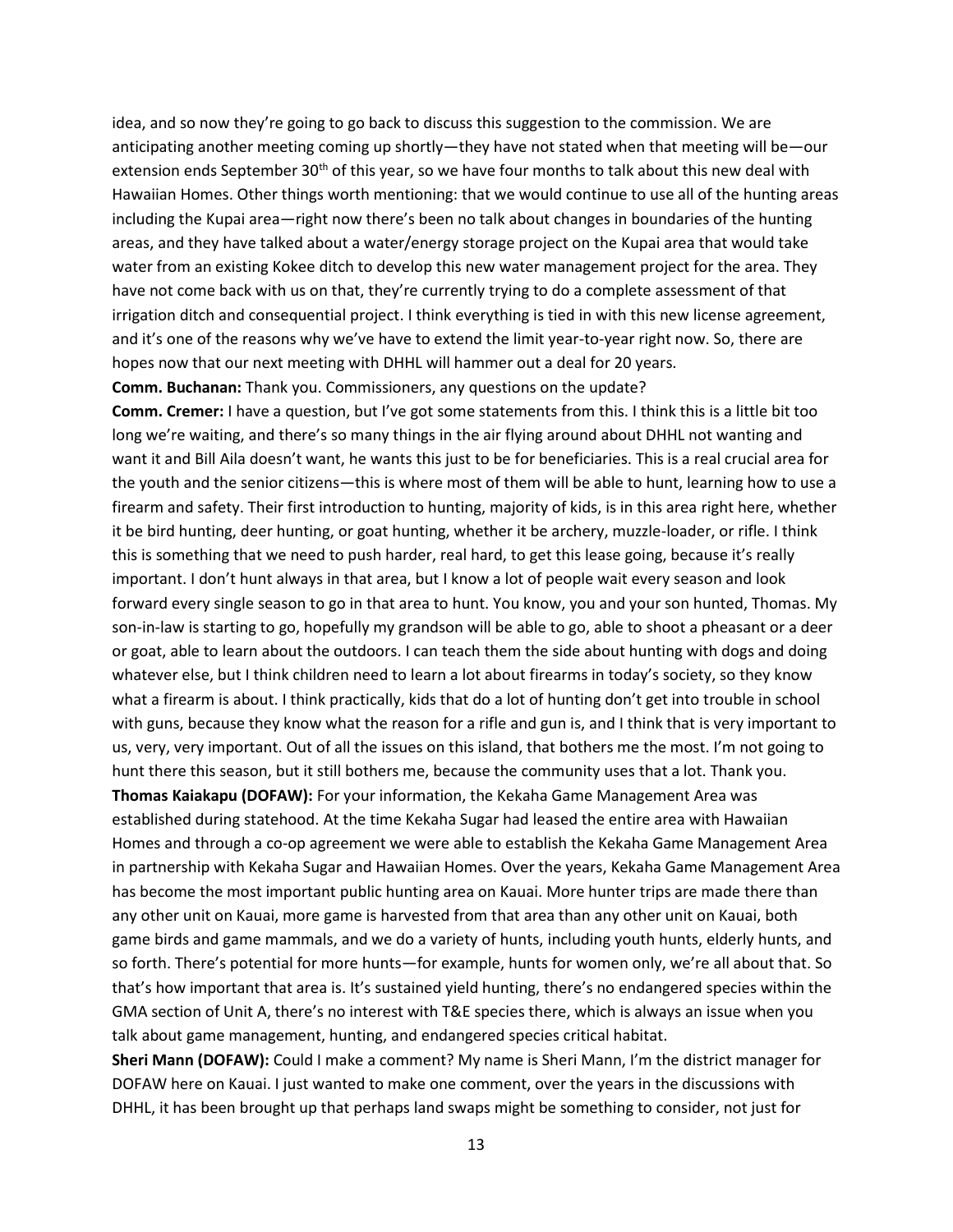Kauai, but different sort of changes in designations across the state, where the parcel may be more conducive to DOFAW management goals and some parcels we have might be strategically important for DHHL. That hasn't really gone anywhere, but I think in terms of a long-term strategy, it's something to be considered. With DHHL, it's very difficult for them to bring lands in or out of their holdings, it has to go all the way to Washington, D.C. through a very formal process. So, it's a very rigorous thing to consider, but it is possible, and I just wanted to bring that up.

**Comm. Cremer:** I think that is a great idea. I don't know if I told you, Thomas, about land exchange, about Hanapepe Heights, there's a parcel of DLNR land or whatever land there is above Hawaiian Homes, that would be an excellent trade with them, something that they could develop for housing. The area that we're talking about—Unit A—the only water is from a ditch, or dug wells. To put in infrastructure for Hawaiian Homes going to cost them billions of dollars, you guys know that. The one above Hanapepe Heights, the lease that you guys get—the guy's going to be pissed off by saying this but when it's leasing, that that would be a prime example to trade with them, I wouldn't see why they wouldn't want to jump on that and make a trade. Because to maintain that, they have a hard time maintain behind Anahola Beach—the place is a mess—once they turn them over to themselves, who's going to secure the area to make sure everything is—well, anyway.

**Comm. Smith:** So, this has been on the top of Thomas' list, it's the most important issue for Kauai, I think, and I know Thomas has lost a lot of sleep on this one, and is a very passionate advocate for this. We've met with DHHL leadership repeatedly many times. They're kind of in a hard place, and it might help if we had some conversation later, but the beneficiaries are telling them, "No, we want these lands back," and then the leadership's trying to work with that. And this is not just a quiet thing, we lost some really important hunting lands on Molokai years ago through DHHL leasebacks. Oahu and Big Island just lost some land, so it's sort of a trend right now in DHHL with the beneficiaries wanting to get control of lands that had been leased. And I understand where they're coming from as well. We're working with leadership, and we're trying to work something out, and I think leadership in DHHL is really trying they're in a difficult position because of who they represent and what they're trying to accomplish. So, it's a tricky thing, but they've been working on it really hard, and it has been moving forward, and we've gotten some baby steps—like. "Okay, we've got this one year, we've got that one year"—and we're trying to move into a longer-term disposition.

**Comm. Cremer:** I know it's all out of your guys hands—it's all in DHHL—but when they're talking about beneficiaries, are they talking about the entire island, or are they talking about a few people that want to be involved? I'm pretty sure that when they talk about beneficiaries that don't hunt—because I talk to a lot of beneficiaries that do hunt, they say, "Oh, we need that lease"—but some don't want, you know what I mean? So, as a whole, are they holding a meeting island-wide with all the beneficiaries saying, "We're going to have a meeting to discuss about us leasing Unit A back to the state for long-term lease, this is what our plans are, this is the long-term plans for the land—for Kanaka—this is the longterm plan which DLNR and Forestry and Wildlife can offer for us," as far as maintaining and making sure they get their water for their hydro, or whatever it is? But, I know for sure that the vast majority of the beneficiaries don't know what's going on, they stay in the dark. There's a few that can benefit that are involved. I know that for sure. That's all I've got to say.

**Comm. Buchanan:** That was a lot.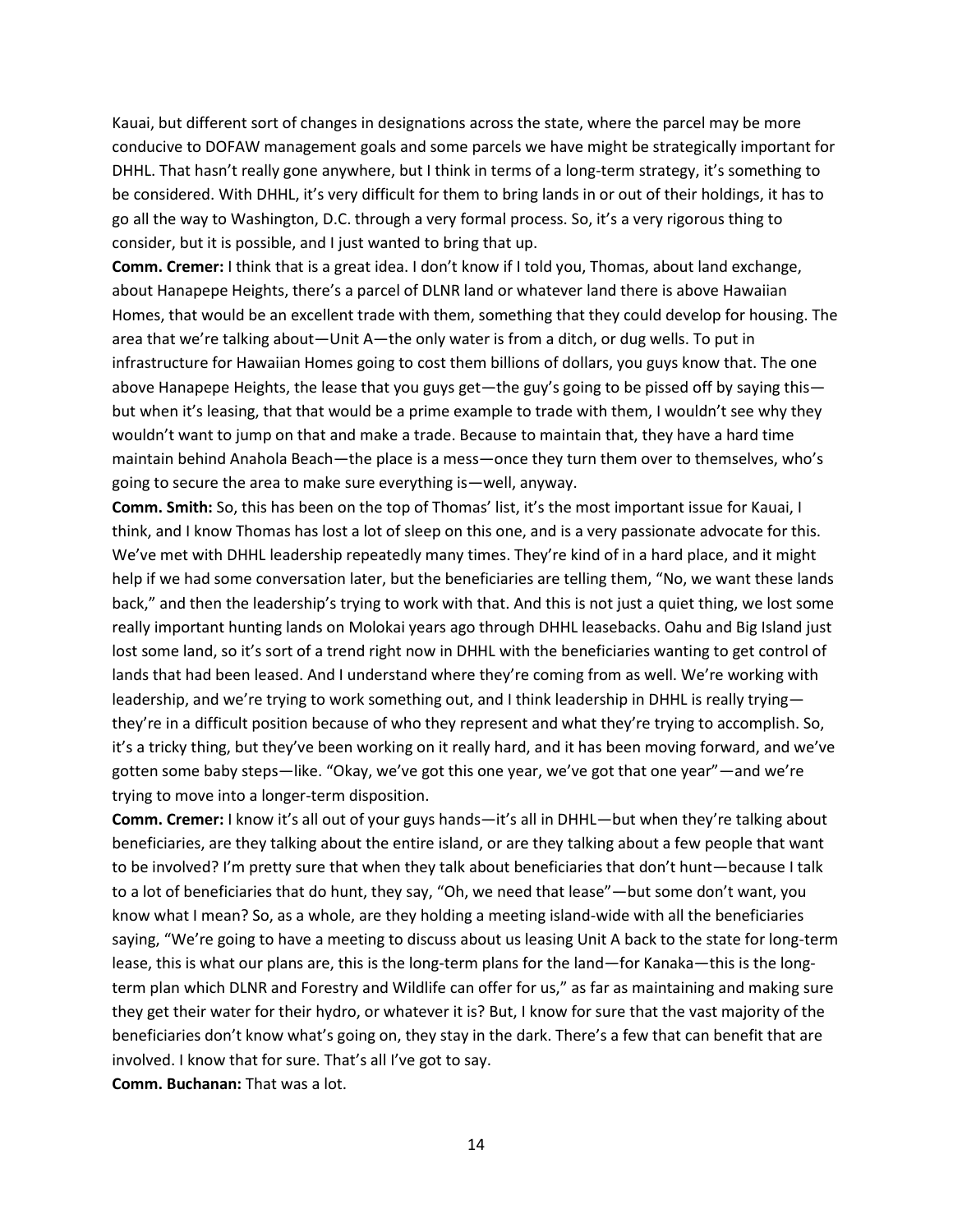**Comm. Smith:** There's been a fairly strong wave from the beneficiaries. I can't remember which vote it was, but there was a vote on one of these things where there was 168 people at the meeting and they voted unanimously. So, that's what the leadership at DHHL is dealing with when they're trying to negotiate a lease.

**Comm. Cremer:** 168 people that were rallied to come, or 168 people that came—

**Comm. Smith:** I'm just saying.

**Comm. Cremer:** No, no, I'm just saying, too.

**Comm. Smith:** And I don't want to disparage beneficiaries: the land is for the benefit of the Hawaiian people, and the people who are legally the beneficiaries for the land, and so we respect that. And we just want to try to work with them. Like you say, maybe it's not the best land, maybe we can find something better for their uses. So, can we work out a compromise that would be mutually beneficial, is really what we're working toward.

**Comm. Buchanan:** So, Commissioner Cremer, I'm a beneficiary.

**Comm. Cremer:** I know that.

**Comm. Buchanan:** So, if you give me prime land in Lihue with pigs that is generating maybe \$100 million a year for trade because, as a beneficiary, this is my land we're talking about today.

**Comm. Cremer:** Oh, I know that.

**Comm. Buchanan:** Even though I live on Molokai—I'm probably never going to hunt here—as a beneficiary, under an act of Congress, it belongs to me. So, with that perspective, would I be open as a beneficiary to having that discussion? My answer is yes. That is a hard discussion to have, but I was thinking if there was a working group of the beneficiaries, even if it's 168 people who are going to show up, to start at least talking about it, or for them to hold this land in perpetuity for the purpose of subsistence, because as beneficiaries they should be using this for subsistence practices, too. I have a question about the pump storage: is it located within the Game Management Area?

**Thomas Kaiakapu (DOFAW):** No, the proposed location would be Hawaiian Homelands, water, irrigation systems from DLNR lands, it would pass through—

**Comm. Buchanan:** Thank you Councilmember, Representatives for coming, I appreciate it. Thank you for coming to the meeting. Sorry, Thomas.

**Thomas Kaiakapu (DOFAW):** Irrigation water would pass through the DLNR lands, go down to the Hawaiian Homes section, which is this area right over here. So, part of that irrigation system would be on forestry land, and a section would go on to Hawaiian Homelands, and would run down toward the Puu Opae former sugarcane lands, which is now pasture lands, and water would be stored over at the Puu Opae reservoir, the old reservoir that they deactivated after sugarcane was—

**Comm. Buchanan:** But that's outside the GMA, yeah?

**Thomas Kaiakapu (DOFAW):** Yeah, that's within the safety zone of the 13,000-acre area. Then the pump storage is closest to where the water would run downhill to another reservoir, at a lower elevation, and would turn the turbines to generate electricity. So, that reservoir would be on KAA state land, ADC land. This would be a partnership project with DLNR, DHHL, and ADC, Hawaiian Department of Agriculture. **Comm. Buchanan:** But it's a DHHL project, right? The pump storage is for them to use the storage for electricity purposes for whatever DHHL will need electricity?

**Sheri Mann (DOFAW):** No, it's a KIUC partnership with DHHL.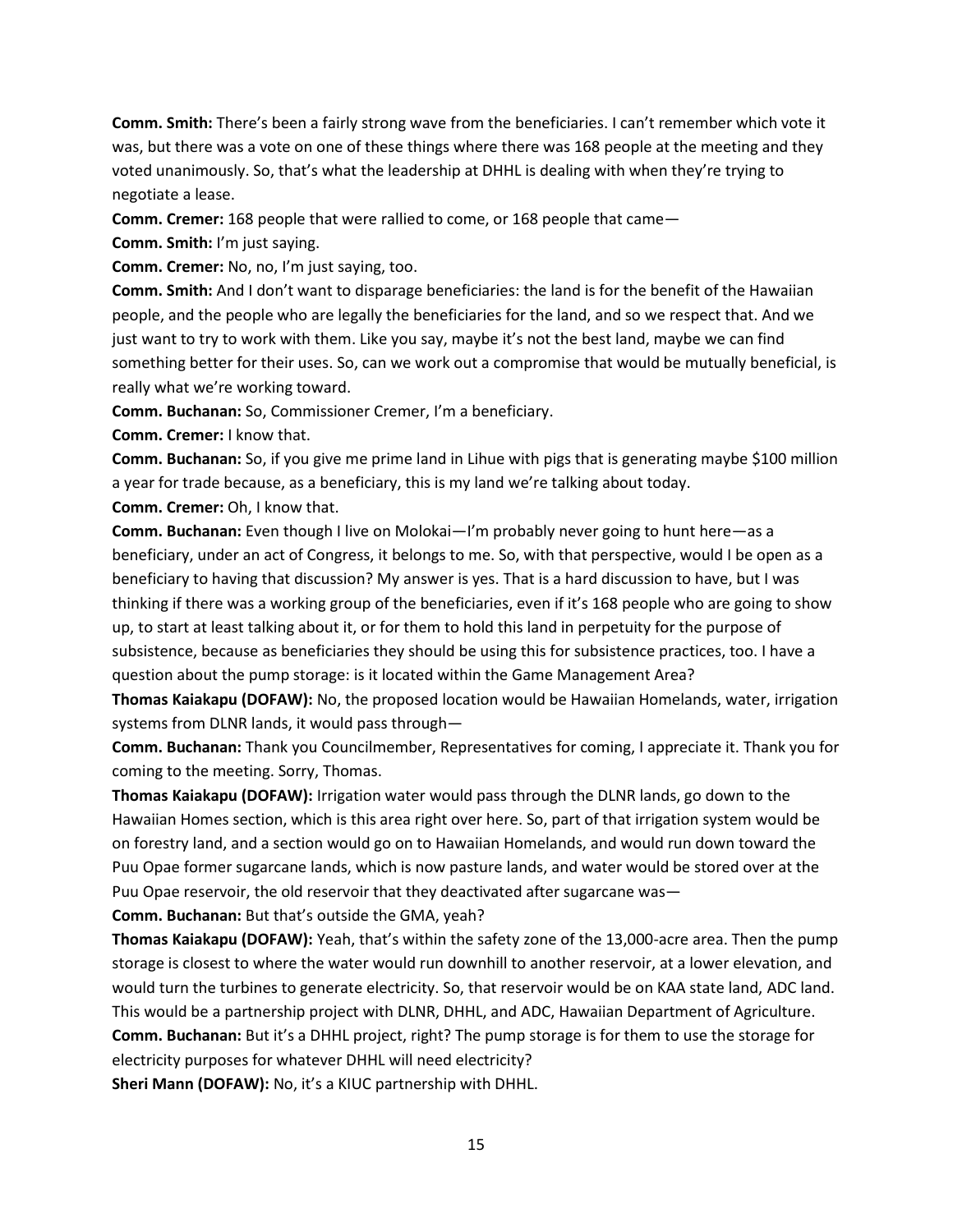**Thomas Kaiakapu (DOFAW):** And the energy is sold to KIUC, part of that energy would be to pump the water back up to the reservoir, and the revenues from DHHL would provide for the beneficiaries. **Comm. Buchanan:** For when they cross the land with the pipe, okay. The reason why I ask, Sheri, is because on Molokai, they have money from USDA—federal funds—to build a huge solar farm, in order to generate electricity to run their pump storage, and to run their transmission systems, which is costing big money. As a beneficiary, because of the federal funding—and we're using a big chunk of prime hunting lands to construct this 27, or 31-acre solar farm—my question to them was, "If it's federally funded by USDA, is it protected under Homeland Security?" So, if my subsistence practitioner got caught hunting within the buffer zone of the area of a Homeland Security-protected facility, would they go to federal jail, or would they go to county jail? Nobody can answer this question. So, that's why I ask where the storage was, and who it belonged to, it's the private KIUC—follow the money—it's because I've got to be on the lookout for my practitioners, and how they will be impacted. So, that's why I ask. So, thank you for that explanation, now I get it. Thank you very much. Anyone in the public wishing to public wishing to testify on ITEM 5? Any other staff? Sheri, you got anything else to share on this? **Sheri Mann (DOFAW):** No, nothing. Thomas did a good job covering it.

**Comm. Buchanan:** He did. Awesome. Yeah, thank you for the work you guys are doing. I would say keep on bugging your island representative. Who is your island representative, by the way? DHHL? **Thomas Kaiakapu (DOFAW):** Taiko.

**Comm. Buchanan:** Thank you very much. Okay, Commissioners. It's 11:20 AM, does anyone need a break? Commissioner Ruidas, you guys—

**Comm. Ruidas:** Yeah, break.

**Comm. Buchanan:** Break. Okay, we're going to take a little break, maybe ten minutes, and thank you.

### BREAK

# **ITEM 6: Updates on Hawaii Island Game Management Plan and discuss prohibiting the wanton waste of game species taken off state land through rule making or legislation.**

**Comm. Buchanan**: I'm going to call this meeting back to order. And we're going to move right into agenda item number 6: the update on the Hawaii Island game management plan and discussion on prohibiting wanton waste of game species, which was discussed at the last meeting also, in Hilo. Staff, update?

**James Cogswell (DOFAW)**: Jim Cogswell, Wildlife Program Manager, DOFAW. We met with the working group for the Big Island plan, and we decided together to go ahead and hire a consultant to start on a game bird management plan for each of their units, a specific plan. And we're going to continue with game mammal monitoring and research. And then we'll be able to start with that as soon as funding is available. We decided to use Pittman Robertson funds FY19, so it may become available and we can start on this, again.

**Comm. Buchanan**: Okay. Commissioners, any questions for staff on the Hawaii Island game management plan?

**Comm. Ruidas**: When's your next meeting with them?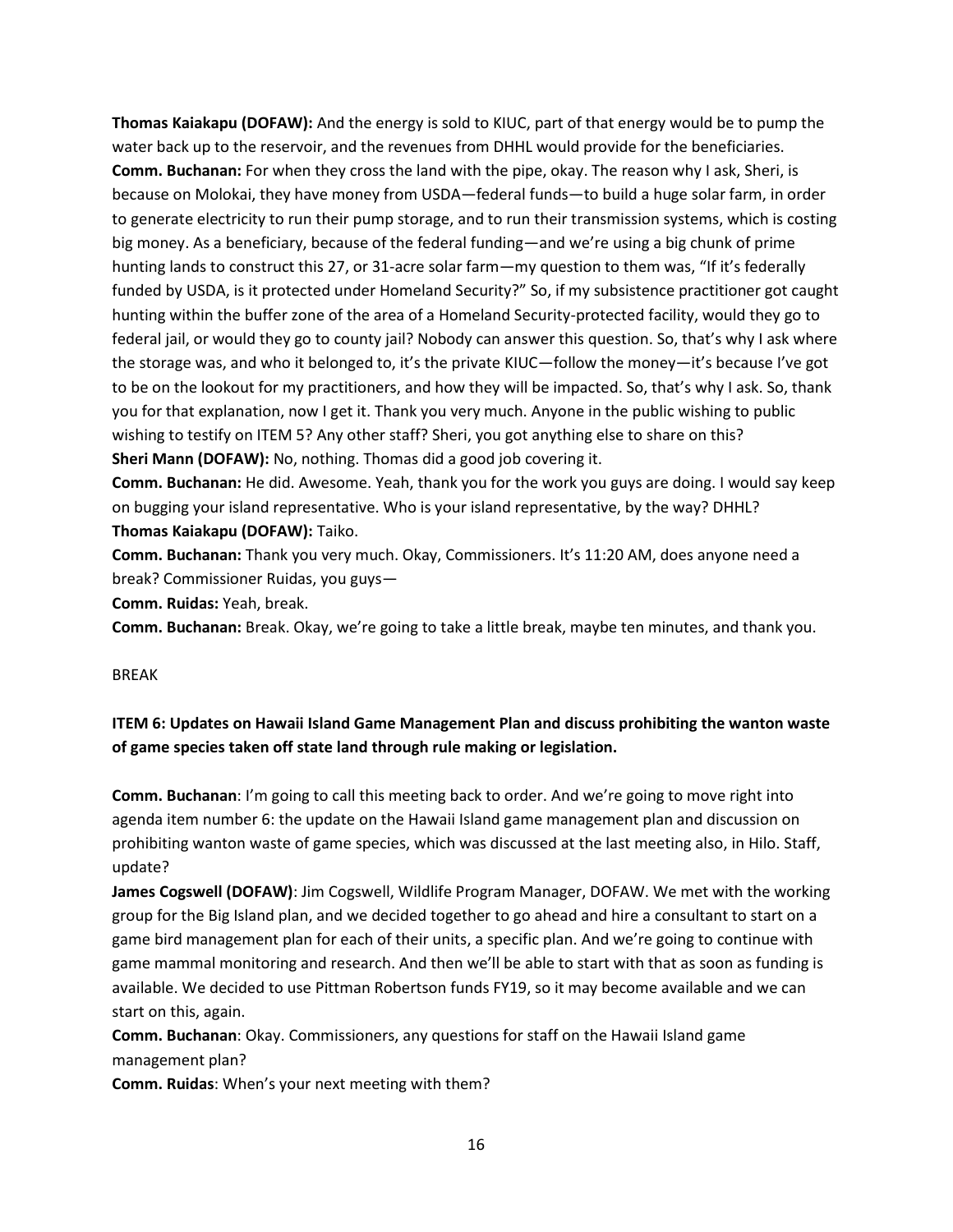**James Cogswell (DOFAW)**: We'll probably have another meeting whenever we get a consultant hired so that we can orient them and make sure that they're on the right track.

**Comm. Ruidas**: But you've still got to look for funding to hire the consultant.

**James Cogswell (DOFAW)**: We were going to use PR funds from FY19, and those should become available, with any luck, at the end of September, October.

**Comm. Ruidas**: Okay, so within the next six months then.

**James Cogswell (DOFAW)**: Yeah.

**Comm. Buchanan**: Did you get any feedback from… who's on your committee?

**James Cogswell (DOFAW)**: We met with Dick Hoefflinger and Tom Lodge.

**Comm. Buchanan**: Did Ryan or John have a chance to sit in?

**James Cogswell (DOFAW)**: No.

**Comm. Buchanan**: Okay, thank you Jim. Part two, the wanton waste?

**Shaya Honarvar (DOFAW)**: Shaya Honarvar, Game Program Coordinator. For the wanton waste, we talked about it during the last meeting and the commission asked us to look into it. We are still looking into it. I'm doing a little bit of the background research, to see how many states in the US have this type of rule and how it looks. I've found that there are thirteen states that have some kind of wanton waste rule. We have put together a memo to our AG and sent it to them, and now we have an AG assigned to us to look more closely into this and see what we can do, whether this needs to happen through rule making or legislation. So we're moving forward with it, it's just we're going through the process of gathering information.

**Comm. Buchanan**: Good job! Commissioners, any questions for staff on the wanton waste? **Comm. Cremer**: Maybe you could email me or the rest of the commission once you know as far as the thirteen states, I'd like to know how many of the thirteen states are game manageable, are they a subsidizing state for game mammals, or they're just a hunting state, because there's a difference. **Shaya Honarvar (DOFAW)**: And that thirteen states, it was from a couple of different sources, don't quote me on it, I know it's on record, but. It might be more than thirteen, I need to do more research. **Comm. Cremer**: I know Alaska is one of them.

**Shaya Honarvar (DOFAW)**: Yes, Alaska was on the list.

**Comm. Cremer**: Montana. Wyoming, Idaho.

**Shaya Honarvar (DOFAW)**: I'm actually surprised that it's only thirteen, I would've thought it was more. So that's initiated the thought that I need to look, do a more thorough search.

**Comm. Buchanan**: Great. Anymore questions for staff?

**Sheri Mann (DOFAW)**: I have a question. How would that relate to the state doing ungulate control? **Shaya Honarvar (DOFAW)**: I don't know, and that's why I need to look closely into it and see how that would affect...

**Comm. Buchanan**: Great question. Thank you, Shaya. Anyone in the public wishing to testify on this agenda item? Okay, seeing none, we'll close public testimony on agenda item six. Moving into Item 7.

**ITEM 7: A short report by each commissioner summarizing their meetings with DOFAW staff on the island that they represent.**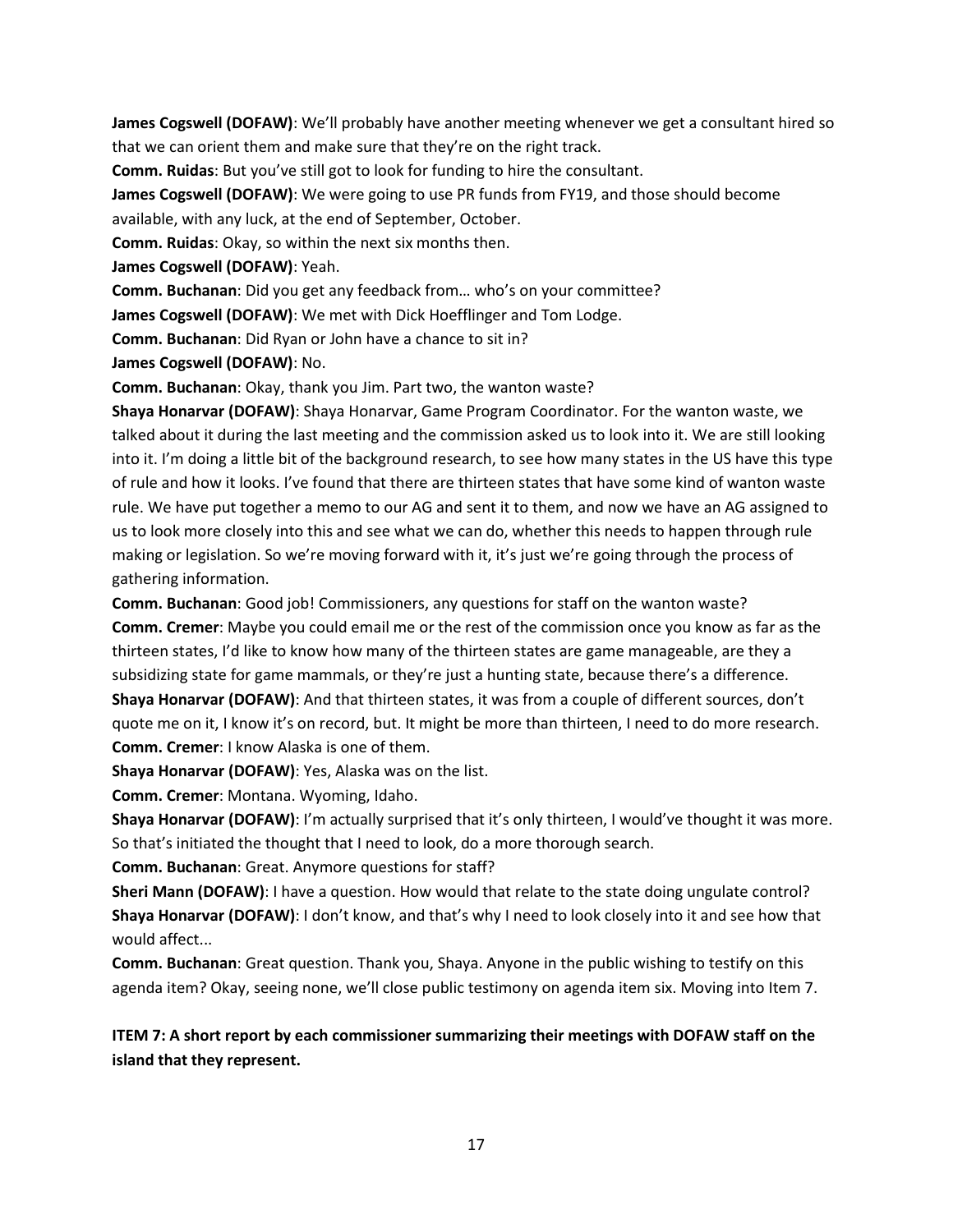**Comm. Ruidas**: I talked to Shane De Mattos the other day, I'm from Lanai. Tomorrow is the mouflon lottery draw in Maui, and we have I think 1400 total hunters that applied, which is two hundred less than last year. 400 archers applied, and I think it was only 48 youth hunters from the state, and only 16 youth hunters on Lanai. The lease, we had the three year lease, so right now, I guess Jim knows more, but they're doing their plans and surveys to do the management plan, and hopefully it's on schedule and we can get it done in three years, or two and a half years now. And that will solidify another ten year lease if that happens, according to the landowner. The other thing is the mouflon count was 600 something multiplied by some factor which gave a total count of 1600. From what I've seen, and talked to the deer hunters, there isn't that many mouflon out there, so I don't know how this next mouflon season is going to pan out for Lanai. Hopefully we still have some survivors. And I think that's it for my report.

**Comm. Buchanan**: Thank you, Commissioner from Lanai. Any questions for the commissioner from Lanai?

**Comm. Cremer**: Who does the count for that, Stan?

**Comm. Ruidas**: DOFAW does the aerial count for that, they fly through grids and count, and multiply that by some kind of factor. Daytime factor.

**Comm. Cremer**: So upshot is the populations is below what you guys are saying, and we overhunt the area this year, next year it's going to get again lower and lower, so we're looking at…

**Comm. Ruidas**: It may go lower. The hunters don't agree with the counts, put it that way. Because they're seeing herds of less than 20 mouflon out there, whereas in prior years you would see forty, fifty in a herd, running around.

**Comm. Cremer**: You know, for me, I'm not only looking at the hunting situation, I'm looking at the longterm financial situation for the island, how you guys depend on the hunters to come there and give economy to you guys. So if you kill off all the mouflon and guys start not coming…

**Comm. Ruidas**: There is already a decline in the mouflon participation. In deer season, we had lots of people, but the problem was they couldn't find housing. Actually hunters bring into Lanai about 3 million dollars a year as far as Lanai's economy, and that's not based on any tourism factor. So as far as culture and economy-wise for the whole state, it benefits everyone from the whole state. So that's why we need to keep the hunting going.

**Comm. Cremer**: That's what I was thinking. Thank you.

**Comm. Ruidas**: We're talking to Shane with the hunting community on how to figure out this mouflon situation.

**Comm. Buchanan**: Commissioner, do you know if DOFAW ever contracted somebody to do population counts except internally, the way they do them now?

**Comm. Ruidas**: Just internally.

**Comm. Buchanan**: And that's okay, because not only Lanai has no more houses, we all need more houses. But that's an industry, we might want to build houses.

**Comm. Jury**: I have a question. So I may repeat a bit what the commissioner is saying, maybe someone knows a bit more from staff. So the aerial data that's collected, I'm guessing prior to every season, is this something that we can see? That we're aware of? Obviously, the hunters don't agree with what may be seen from the air, so that's a way to bring transparency and clarity to it. Of course people are concerned because they feel with their own vision that there's not enough game to sustain, and if that trend is true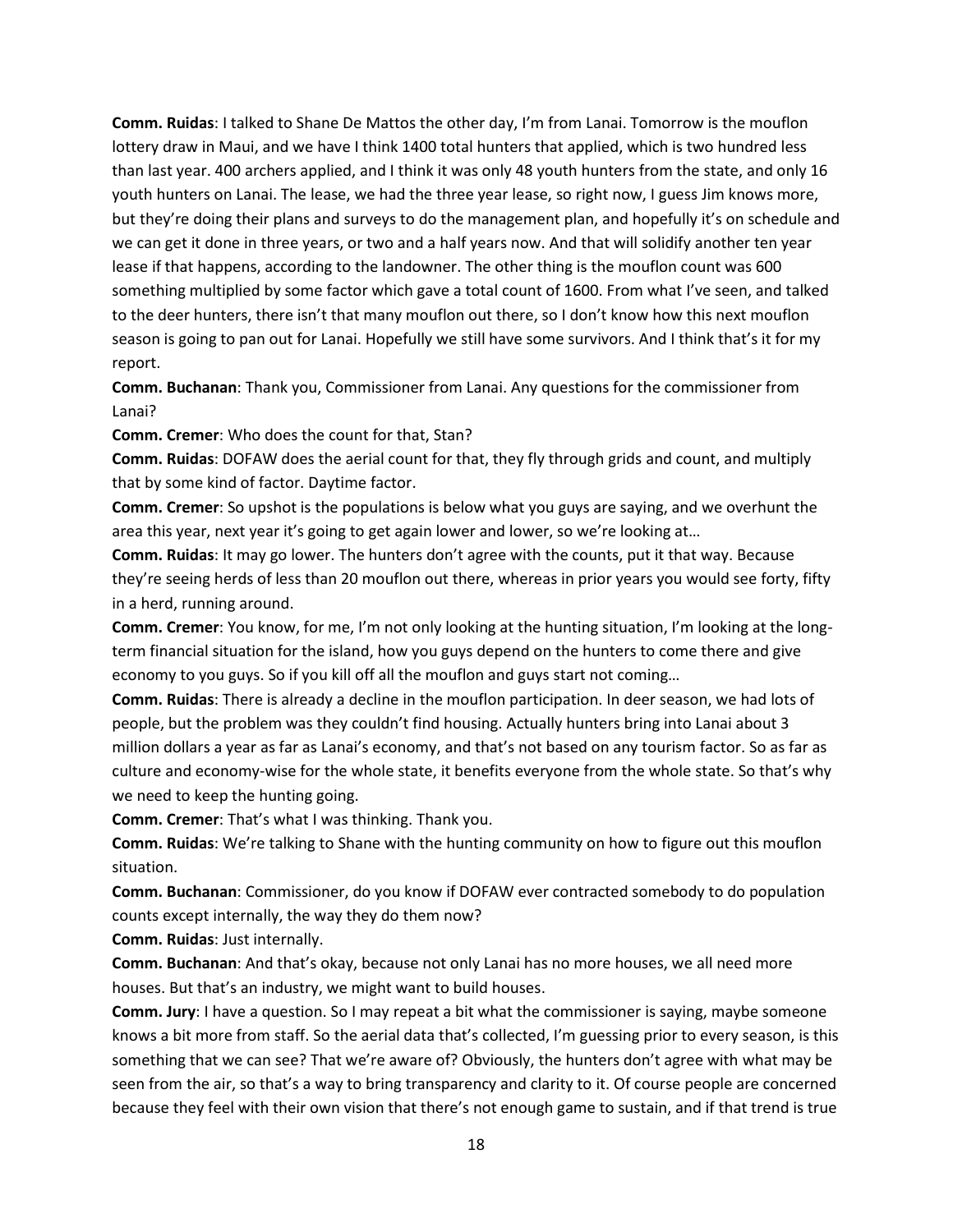or not, maybe the data can help bring clarity to that. Of course if it's scarce it's going to be "what about next year," you know. I know it's a game management area and we want to make sure there's that yield every year. Did anybody see that data?

**Shaya Honarvar (DOFAW)**: I have seen some of the data, but there's no one here from Maui, unfortunately. We can definitely get in touch with Shane about this.

**Comm. Ruidas**: Or Melanie. There's the harvest counts, so if you take the harvest counts and look at it for the last, call it seven years, look at that, look at the hunter participation for those last seven years and look at the surveys, what animals were counted and when, I think that can give you an idea of how the herd is doing right now. And how many hunters come to Lana'i.

**Shaya Honarvar (DOFAW)**: And I do believe that Shane, John, from the Maui branch, they are definitely looking through all of that.

**Comm. Jury**: One more question, sorry. So the data that we're looking at and the concern that it has over this management area in Lana'i, if the data, after they look at it, is it too late to do any type of rule change to ensure that there is enough game for the next year, if we have to change the bag count. Looking at the management area as a whole, when we look at the data and the trends of it like how we did a wonderful presentation on the Big Island with the birds and stuff like that, just looking at that. It's such a big economy for them, 3 million dollars, and a lot of practitioners, hunters, gatherers, they go to the island and grab stuff. That's all, I think it would to ask the Maui guys, I just want to ask if the decision can still be made. When is it, coming up soon, yeah?

**Comm. Ruidas**: The pulling for the lottery tomorrow, so this season is already in play, but for the next season, next year? Yeah, we can take a look at the numbers. I think they're doing another count, a flyby, in September. That's another survey, I think it's done twice a year.

**Comm. Buchanan**: Thank you commissioner Jury. I believe that Dave had conveyed to his staff in earlier meetings that they were happy to share that information with commissioners, all the data that they collect, is that correct? DLNR's Shane, besides doing those animal counts, is also doing Rapid Ohia Death, aerial surveys, kind of doing everything, so they've already said that they're willing to share that information once they process all that information. It's all part of game management. You want to continue with your report?

**Comm. Jury**: For the island of Oahu it's me and Nancy, we've just been ongoing working with the wildlife manager, forestry manager, we're in the final stages of putting in a new check-in station in the Waianae hunting area, and this ongoing working with the public, and Nick kind of jumping in and helping spearhead some things, we're looking to be finished with that project soon in that particular check in station. Just kind of meeting and going forward, again following up with the letter that was mentioned earlier. That's what we've got going on Oahu.

**Comm. Buchanan**: Josiah, how is the Waianae Hunting Association, they've been having meetings or no?

**Comm. Jury**: For those who don't know, the Waianae Hunting Association are the ones working directly with the Department on Oahu with the goat project down in Waianae with the aerial shooting. It's been going on for a while and I think their patience is definitely wearing thin. They're upset about certain things and the duration things are taking and making sure that they understand the process. Of course, communication is key, so having more communication with them is vital, but their association, as I stated before, along with many other practitioners and Mr. Manaku, they understand the protocol of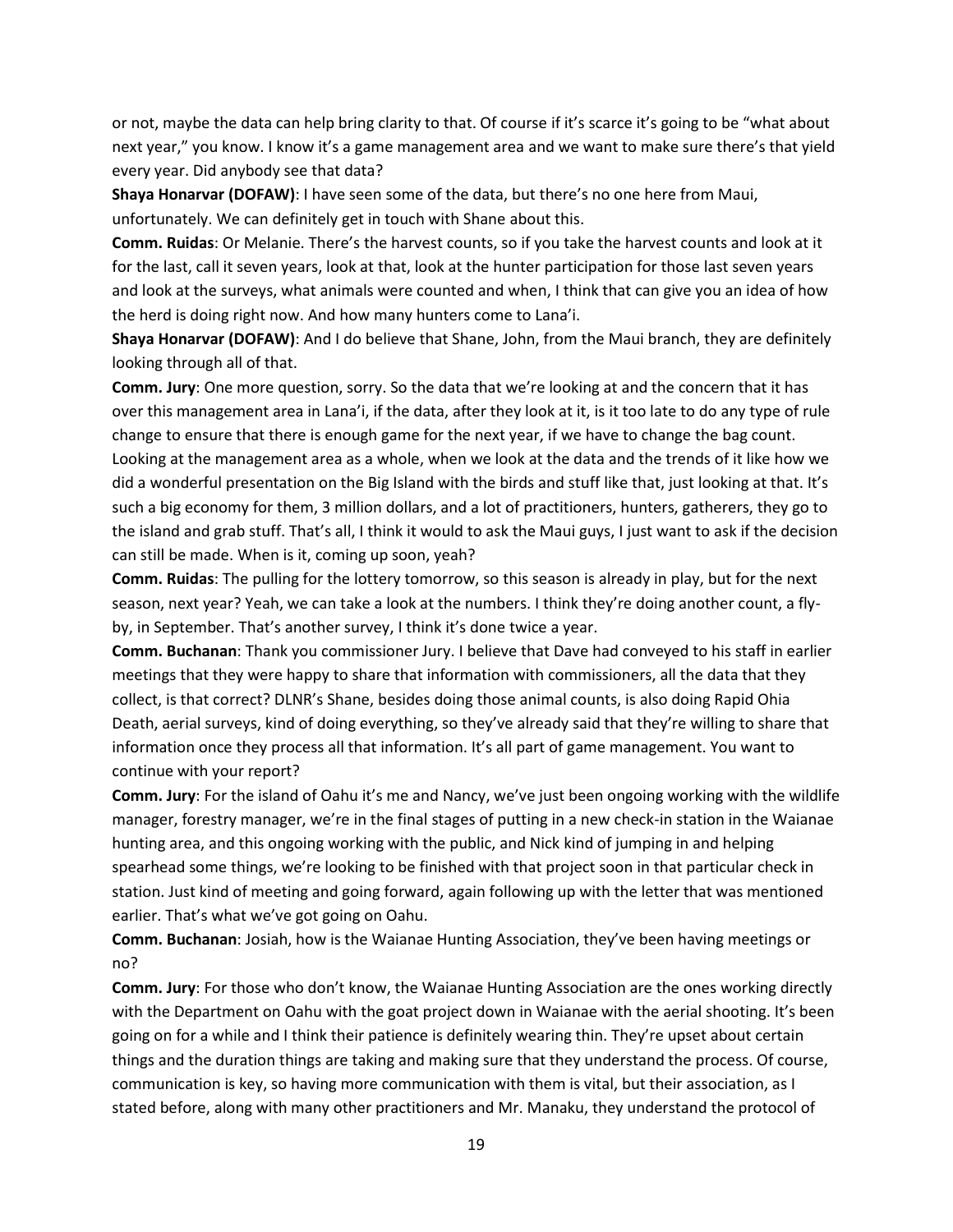going to all the neighborhood board meetings and all that so everybody's just waiting on the letter, everybody understands that the Board is really the one that can help make that decision, and they're doing their best to abide by the protocol and right now they're just waiting, as patiently as they can.

**Comm. Buchanan**: Thank you commissioner. Commissioner Timko?

**Comm. Timko**: We're tag-teaming on this. Nothing to report.

**Comm. Buchanan**: Okay, Commissioner Cremer.

**Comm. Cremer**: I know last meeting I mentioned stuff about the archery that staff is trying to introduce with Nounou Mountain, introducing more archery on a trial basis and pilot projects so the archery community can shoot more, especially on the East side of the island. On May 21<sup>st</sup>, opening of Nounou Mountain, 39 permits are handed out. From what I've been told, six animals have been taken since that time. Future permits will be issued soon as long as the pilot program continues, that's about all for Nounou Mountain. Pheasants have been ordered for our upcoming season, 600 Ring-necks, 150 Blues. Their arrival should be the week of June 18<sup>th</sup>. Six volunteers will be taking care of the birds until the time of release. The only thing I worry about it that our lease is until September with DHHL, and those birds are supposed to be released there. That's a big concern, where are those birds going to be released if the say they're not going to re-lease it. That's why I say that is a crunch project for us. No repairs have been done on Camp Ten road, the road going into Sugi Grove.

**Comm. Smith**: They had a little problem, all our equipment went to the North Shore and it's stuck there now.

**Comm. Cremer**: Plum season is coming up, and I'm just worried that people who are not used to driving off road might have a problem. Maybe you in your plum release, you guys notify people that if you're not off road drivers then don't go in that area.

**Comm. Smith**: We were ready to jump on it, Sheri had it all staged up, and then the flood happened and that was the end of that. We'll get back to it as soon as we can, but we were working on it. **Comm. Cremer**: Then I recently learned that we have a fungus problem, ROD, in the Ohia Lehua in the Moloa'a area. I also noticed that within the last 6-8 months that the Java Plum is being attacked by a fungus. Whether the Java Plum has been a new host for the fungus that has been on the Rose Apple and killing the rose apple on the island, or any other type of fungus that was released or brought, how, when, I'm not sure, but I would like for staff to look into whether this is the same fungus that destroyed our rose apple, because it sure as hell looks the same. The plum tree and the rose apple tree are similar in variation as far as structure and leaves, so I'm thinking that the fungus is finding a new host to survive. Sheri can probably share about the fungus, I'll turn it over to her as far as the fungus on the Ohia Lehua. **Sheri Mann (DOFAW)**: Sheri Mann, district manager for DOFAW for Kauai island. So about a month ago, our botanist, Adam Williams, was in the Moloa'a area doing surveys, and he had been there in the past and seen what looked to be an unusual amount of dead ohia, so he went back there and took some samples after getting trained on how to do it, and sent those to the Big Island to the pathologist and they came back positive for *Ceratocystis huliohia,* which there are two species of *Ceratocystis* fungus, the *huliohia* or the *lukuohia*. *Lukuohia* species is much worse, it presents itself in that it affects the entire vascular system of the tree, so all the water movement in the tree is impacted, so it dies much faster and if you cut the tree you could see it's all around it. So the *huliohia* is really just like a spot somewhere on the trunk or on the tree. So often times you'll see a branch, but the rest of the tree looks okay. So if you take a sample of the *huliohia* on the wrong side of the tree, it won't necessarily show up, so it's a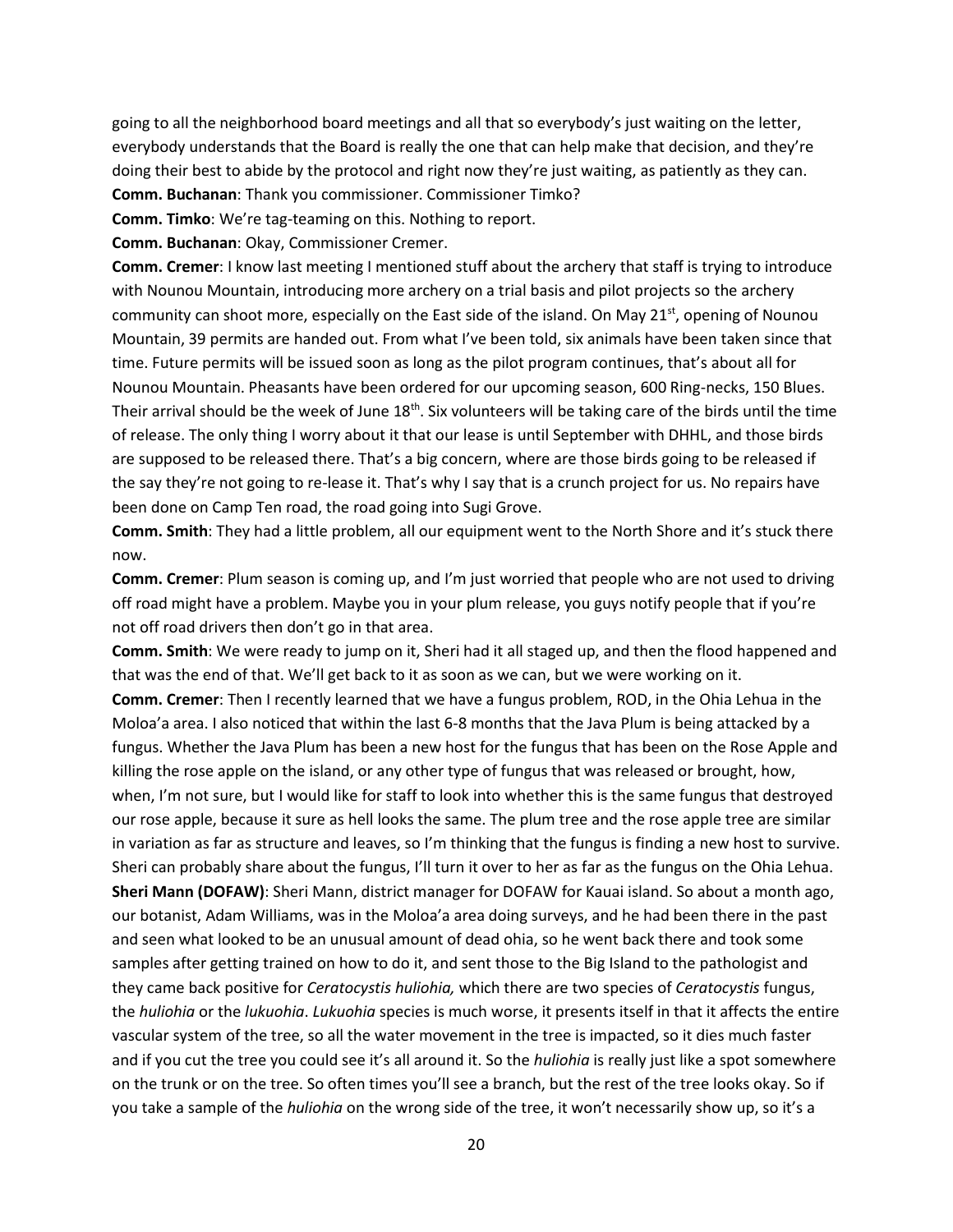little more tricky, it moves a lot slower, we don't have *lukuohia* as far as we know, so as a result of this find we're ramping up and doing a lot more aerial digital sketch mapping, which we've been doing for several years and it's been happening across the state. And that's one of the best coarse ways that we can fly over and sort of see telltale signs of the canopy die back. It's got a special look that's kind of opaque and gaunt, sort of ghostly, and there's oftentimes this sort of red. But there's lots of things that kill ohia, and dead ohia is teasing through that. It's difficult to identify. In addition to a lot more of that, we're going to be flying drones over the areas where it looks suspicious from the digital sketch mapping. The drones can get in closer and really help us identify if we need to go out and take a sample, because it's very costly to get people out to very remote places, and so we want to use their time the best we can. That's why we're doing the sketch mapping and the drone flying before we send people in. So we feel that it's most important to start sampling the entire island, because while we know it's in Moloa'a Forest Reserve, we don't know if it's elsewhere. And if it is across the entire island or in more places than Moloa'a, then that's going to impact the outreach and the strategy that we put into place. So that's what we're doing first, we're also contacting helicopter pilots, all of our staff that work in the field on a regular basis, be it forest birds, sea birds, conservation groups, The Nature Conservancy, KISC, all of them are getting a lot of training on how to identify it and how to take samples. And we're working closely with the Department of Agriculture, various administrative staff at DOFAW Admin, and USDA pathology in Hilo, who does all of the sample testing. That's kind of where we're at right now, it's really gearing up for a lot of looking and sampling. But we don't have the worst one here, so it could be worse. **Comm. Cremer**: Can I ask if you guys could have the botanist check on what's going on with the Java Plum?

**Sheri Mann (DOFAW)**: Yeah, I will find out exactly what that is for you, both the Rose Apple and the Java Plum.

**Nicolai Barka (TNC)**: I think I might know. Nicolai Barka with the Nature Conservancy. I think it was Kathryn Fiedler, she was working with CTAHR, she was a plant pathologist. She also noticed this, I can't remember if she wrote a report on it or not, but a fungus, the one that was on the Rose Apple, is called *Puccinia psidii* I think they changed the name or something, that was the same one they called Ohia Rust when they first noticed it. So that fungus apparently has many varieties where it's from which can attack many different plants. It was her impression that it was the same fungus that got here before and that climatic conditions had changed to where it started to affect the Java Plum more than it was in the past. It was kind of affecting it before, but it wasn't really hurting it like that. My observation was that it started in one area in Wailua Homesteads like five years ago, and it seemed like from there it spread around the whole island, so I thought maybe it was a different variety…

**Comm. Cremer**: My observation is, every area where the rose apple got wiped out is where it started from, so Wailua Homesteads Kipapa Road, Puuopae Road, Kainahola Road, Kahuna Road, *[Upper* Waipaiae, Anahola Road 26:50 unintelligible on the recording], all had rose apple that got depleted because of the fungus, all the java plum is getting wiped out the fastest.

**Nicolai Barka (TNC)**: Interesting. I heard it was on Molokai too. You guys having problems with it on Molokai? Is it affecting the trees worse over there?

**Comm. Buchanan**: We have problems with everything on Molokai. Actually, I told State Parks and a bunch of other people and I emailed Shane, that our forest is dying, we took samples for [unintelligible]… and didn't find it on the Ohia, but something's killing all of the paperbark and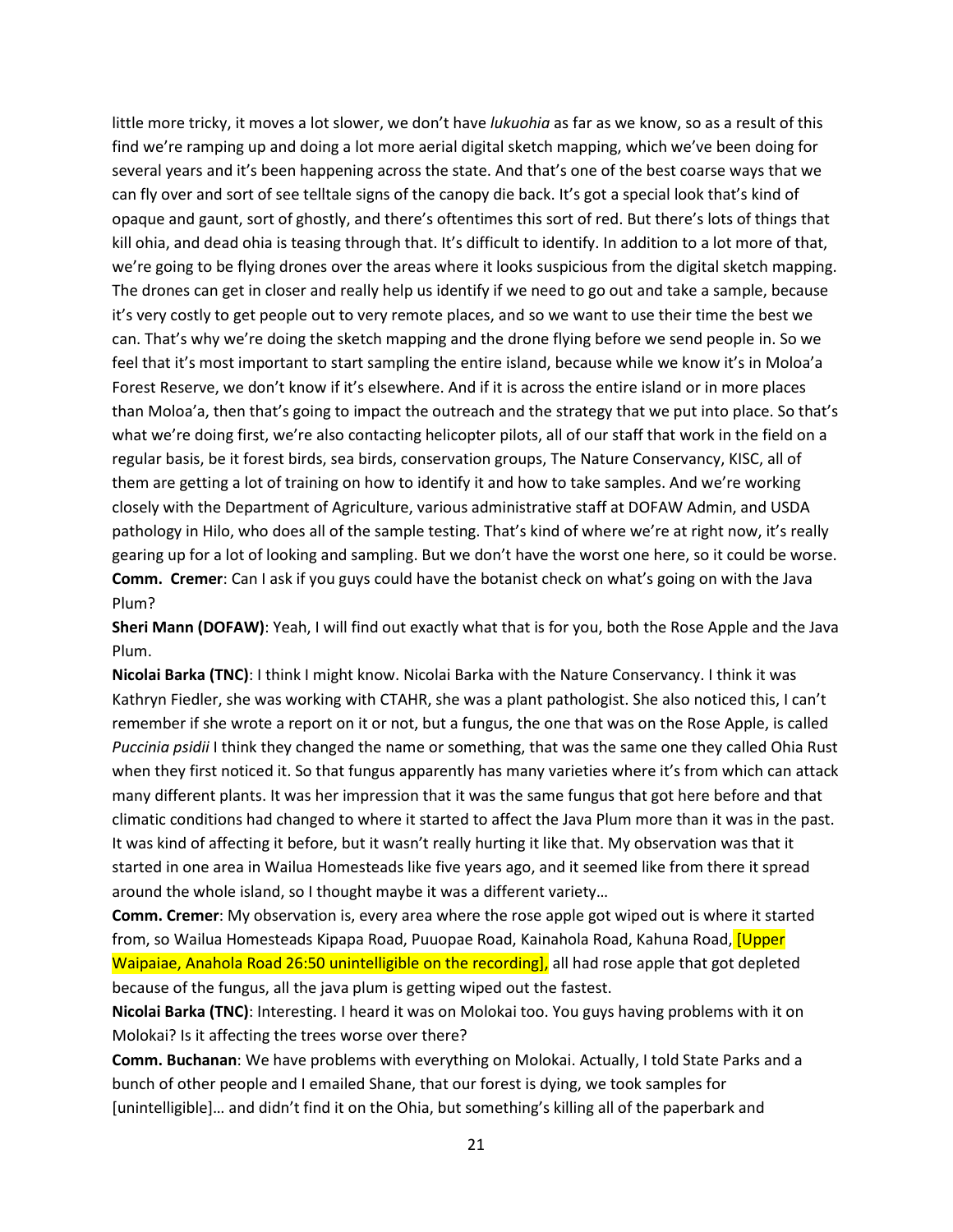eucalyptus trees… I know this is Rose apple, yeah? From the invasive species point of view, it's nice to see that invasive stuff is actually dead and dying along with great stuff that shouldn't be dying. So the response is they're just going to come down. So the state is not going to waste a whole lot of money and time. I called Rob Hauff and [Jimmy Friday and Flynn Hughes 28:00 unintelligible on the recording], everybody, and then I don't see rust too much on the ohia, but it's not coming back. Our ohia is heavily affected on Molokai from central Molokai to east Molokai. DOFAW's been flying and doing imaging, but the samples that they've taken have not come back as *Ceratocystis*, more just some type of *Puccinia*  rust, like you said, it's huge. So I don't know what we're going to do.

**Nicolai Barka (TNC)**: Is that the same impacts you've seen on the ohia on Molokai?

**Comm. Buchanan**: Yeah. The new growth is being impacted on the ohia sprouts, so they just end up dying. But I haven't seen active, but then again it was in the rain. Every time we go out we can't find active rust for rain, so I guess we're not looking hard enough. I think the tree growers or the guys who cut trees are the ones who are spreading them, because they're making money cutting trees. Just joking. Yeah, because otherwise we don't know what we're doing. We don't know how to respond. Anybody have questions for Sheri or Nicolai?

**Comm. Ruidas**: I want to ask Cremer something. So the rose apple, is the tree dying itself or just the fruit?

**Comm. Cremer**: The whole tree is dying completely. The only living tree I know of that is healthy is in Nanakoa, and that was ten years ago, but everything was wiped out or nearly wiped out, they act like they're going to regrow and then just getting worse and worse and worse until it's completely dead.

**Comm. Buchanan**: On Molokai after five years we're starting to see comeback of the rose apple. I haven't seen fruit yet, but I see new growth coming. Where old and dead trees were was all gray and silver in aerial surveys, and then now it's gotta be maybe year six and seven, we're finding resprouts in Pelekunu and all of those other native areas.

**Comm. Cremer:** I was told that sections of [Grove Farms 30:44 unintelligible on the recording] started to grow back a little bit too, but I haven't seen it with my own eyes.

**Comm. Buchanan**: Okay, me. I think we still don't have a representative from Maui. I talked to Shane the DOFAW staff on Maui, he said he spoke to our Maui rep. He said he was still interested but he kind of was maybe living on the big island but not, so I don't know but I think we have got to know pretty soon. I'll follow up again.

**Shaya Honarvar (DOFAW)**: I was told that he would be here. He said he was planning to come to this meeting, but…

**Comm. Buchanan**: Did he ever get sworn in?

**Shaya Honarvar (DOFAW)**: Yes.

**Comm. Buchanan**: That's why we need rules.

**Shaya Honarvar (DOFAW)**: And he has one more year in his term.

**Comm. Buchanan**: No, but Shane has been nothing but helpful whenever we're discussing it. We were just talking about that kind of stuff like I just said, like dying trees, and not so much about hunting because the only recent issue we had is with poaching. The ranch and poaching, and people mad that they're actually getting caught through their own posting on IG and Facebook and evidence of their own doing gets them caught, and then they get mad. So that's our only issue that we're having right now with the hunting. But we are trying to organize a group to just focus on hunting on Molokai. And that's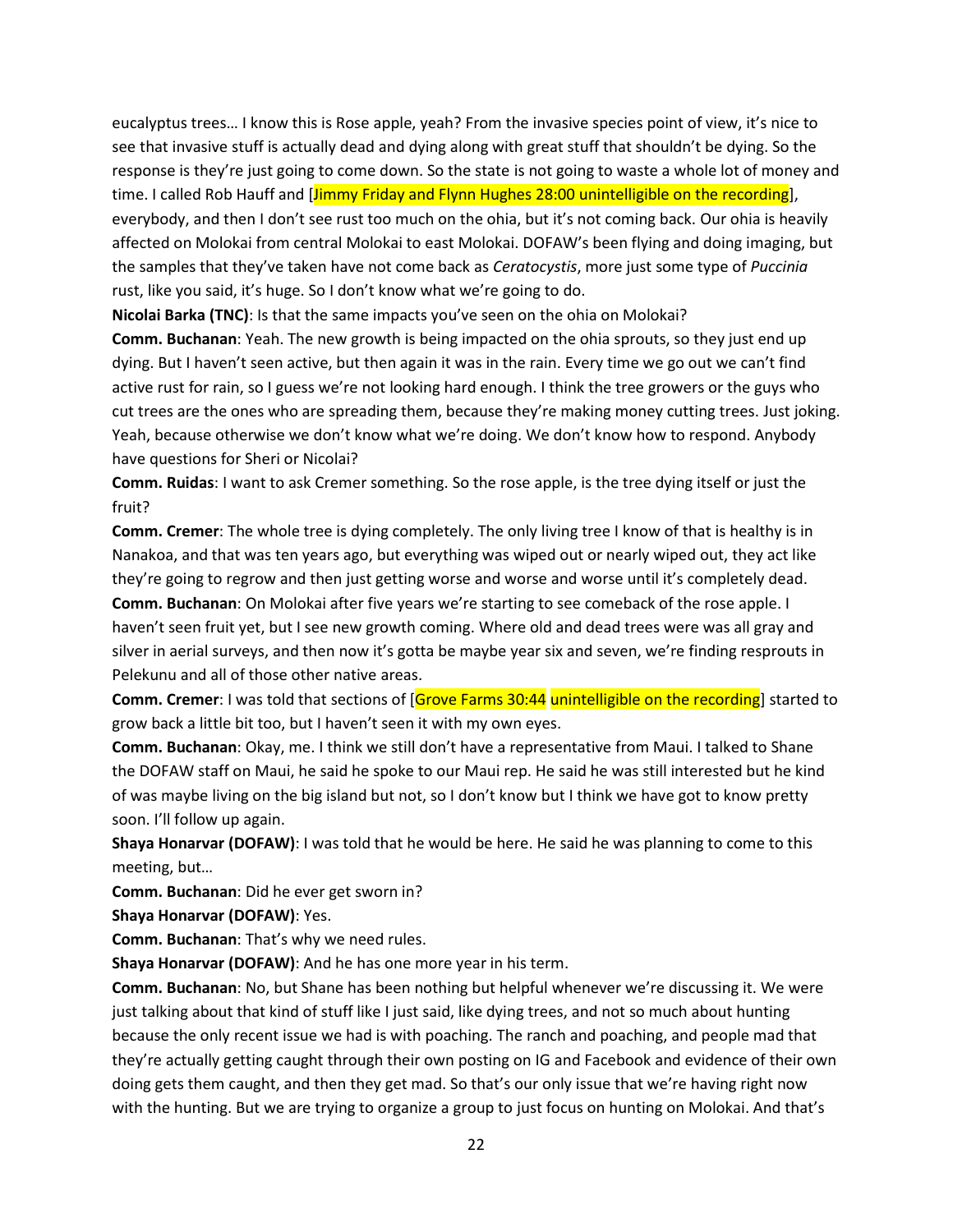more driven by the farmers, who are affected by large herds coming through at night and eating all the crops, so that's where the push is coming from, for animal control for crops and farming, it's not the hunter guys not having hunting areas. Okay, Dave, you want to say anything at this time? **Comm. Smith**: Joey has something, and then I'll go.

**Joey Mello (DOFAW)**: Joey Mello, East Hawaii wildlife manager. I'll speak for both, unless Kanalu tells me to shut up. We haven't talked with Ryan or John for some time, they're both really busy, and I imagine Ryan's busyness just increased exponentially working for HELCO with the eruption, but one of the things that we'd talked about I think at this commission at one time and many times in the Big Island commission was getting together legitimate surveys. We've been doing our surveys by more anecdotal stuff for a long time. So Shaya and her interns helped us put together a survey, we're starting with game bird surveys in Kapapala in I believe March. I was off island then, but they and our east Hawaii staff did two days of transects in kapapala, covered 26 kilometers both days, one day with dogs, one day without dogs. Both days got about 50 something birds, so it was very equivalent with or without dogs. Surveys were from 0600 to 1200. Most birds were found in the first two hours, and fifty percent or more were detected audibly, but also detected by flush or sight. The plan is to try to get more in depth survey going on in August, so we'll be doing it a month and a half before bird season to get some kind of idea what bird season is going to be like. I think that was all with that. West Hawaii has a Puu Waawaa hunt coming up in August, and the other thing happening as you guys probably know – Kauai had floods, Big Island had to do one better I guess – we have an eruption going on and a bunch of our staff are working on the eruption. Malama Ki Forest Reserve, Nanawale Forest Reserve, Keauohana Watershed and Forest Reserve. Small units, but they're very important for hunting. Native forests in the area are all impacted, Malama Ki Forest Reserve might be split down the middle by now. Looking at the map Keauohana is inaccessible, Nanawale is probably accessible but I wouldn't go in there, it's within a couple of miles of the hottest SO2 and stuff. It's impacting hunting and subsistence, it's impacting a couple of probably the last best populations of lowland Apapane and Amakihi in the Malama Ki Forest Reserve, and of course numerous native plants in the forest. Oh, and Kapapala Forest Reserve and Kau Forest Reserve and Kapapala ranch where we just did the survey are suffering from the explosions from Kilauea as well. I was up there last Saturday, and the SO2, that rotten egg smell was really bad. I did not have a respirator and I got a scolding from Steve, but it wasn't at the danger level in Kapapala. But it could be, so those areas could be off limits for hunting at some point. Depending on how long this goes on Kapapala bird season might be closed.

**Comm. Buchanan**: Commissioners, any questions for staff? I'm so happy you came and said this. First of all, how many acres is 26 kilometers?

**Joey Mello (DOFAW)**: Javier (UH Post doc), who works with Shaya, can get back to you… I can elaborate a little bit. Initially he wanted to make basic, even line surveys, but Kapapala isn't conducive for doing that. So we used the existing roads and whatever open trails could be walked, and he's trying to design it that way. I'm sure he can come up with something that will tell you how many acres we covered for the survey.

**Comm. Buchanan**: I was thinking about this while the lava was going on, so maybe DLNR needs to start thinking about what happens when lava engulfs game management areas and the people who use those areas for hunting don't have the ability to do that anymore. Can DOFAW start looking at other places where their practice can continue, If they cannot continue to practice there anymore? I know some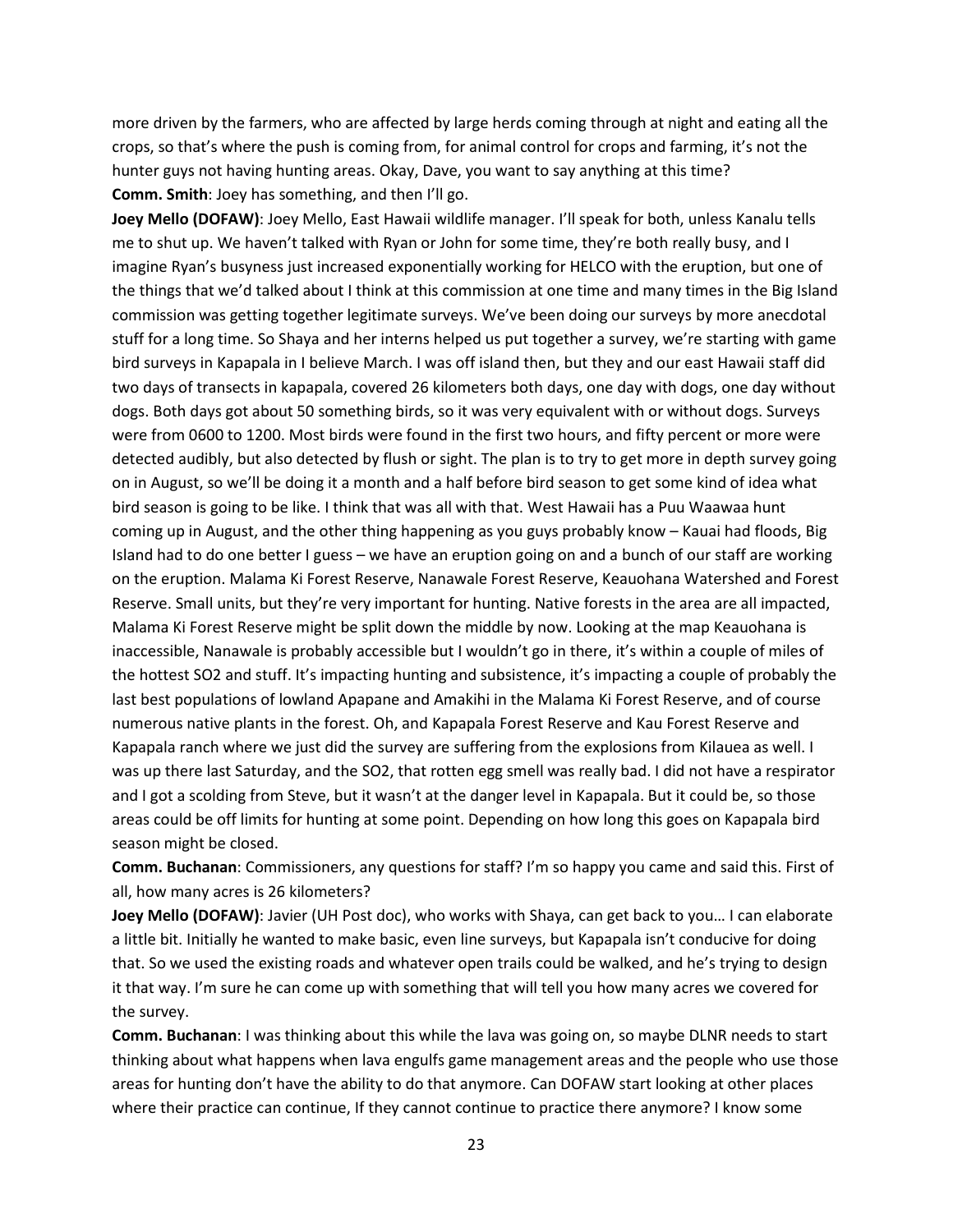people are going to go someplace, anyway, but it would be nice if they could go legally instead of just going and then trying to fight later on about where they're hunting. But you said right now it's a small impact, yeah? I think that's a good question, though. And then you guys release birds? **Joey Mello (DOFAW)**: No.

**Comm. Buchanan**: Kauai is so different Sheri, you guys release birds here. So you're enhancing game. **Comm. Cremer**: Depends on the pens and survival because it starts at 600 ring neck and then 150 blues, depends on the survival rate in the brooders. Thomas maybe could answer the question on the total that survived as far as release.

**Thomas Kaiakapu (DOFAW)**: After the season?

**Comm. Cremer**: No, survived after brooding, how many we released total.

**Thomas Kaiakapu (DOFAW)**: Oh yeah. From the time from brooding to release, we average between 10- 50% so 700 birds, you can do the math on that. Each year is different.

**Comm. Buchanan**: How much do you guys spend on the birds, on the project, if you don't mind me asking? Anybody know? How much does it cost annually to release birds?

**Thomas Kaiakapu (DOFAW)**: If you take into account the water and the time spent, we can estimate anywhere between \$6000-7000 dollars for the project, which includes the purchase of the birds, feed, and a lot of the time that we put into the project is volunteer, so no cost to us. And then of course the fuel and maintenance of the area, about \$6000-7000.

**Comm. Buchanan**: Commissioner Cremer, do your hunters like that?

**Comm. Cremer**: It's really important, I think. I just wish the birds were a little bit more wild, and we could do a little bit better.

**Comm. Buchanan**: That's my issue, I was just going to say. Because I only know one person who had a permit to do birds on Molokai, and they were some stupid. So I would've killed like 100 already on top of my road, just running them over with my car, so that was my question.

**Comm. Cremer**: The vast majority is going to be easy the first season, but once they survive the first season then they're going to be educated already.

**Thomas Kaiakapu (DOFAW)**: Yeah, after the first year it really, I'd say 25-30% of birds are not harvested, they survive, and you see the birds throughout the off season in the area, and as time goes by, the birds become more wild. They understand what predators are, so they run and they flush faster versus a bird that was just released one or two months earlier.

**Comm. Buchanan**: Yeah, I see that on Molokai too. We have some cocks that survive and then… **Thomas Kaiakapu (DOFAW)**: What we have been doing is setting up the auto-feeders away from dirt roads to keep the birds away from them. And when we first started this project, we were using automatic feeders attached to a tailgate and road feeding, but you know the first year the birds stayed near the road, so when hunters drove in the birds were near the road. So we stopped that by doing away with the tailgate feeder and using remote auto-feeders, but you have to drive way off the road, and maintain it. So that helped a lot, because it kept the birds away from the road. A good year is when you have good rainfall, wild food such as guava, kiawe, those that have kept the birds in there without having to rely 100% on supplemental feeding. Some months we turn off the feeders so that the birds are forced to feed on wild foods, and once they got that then they survived better in the field. And they move away from the auto-feeders.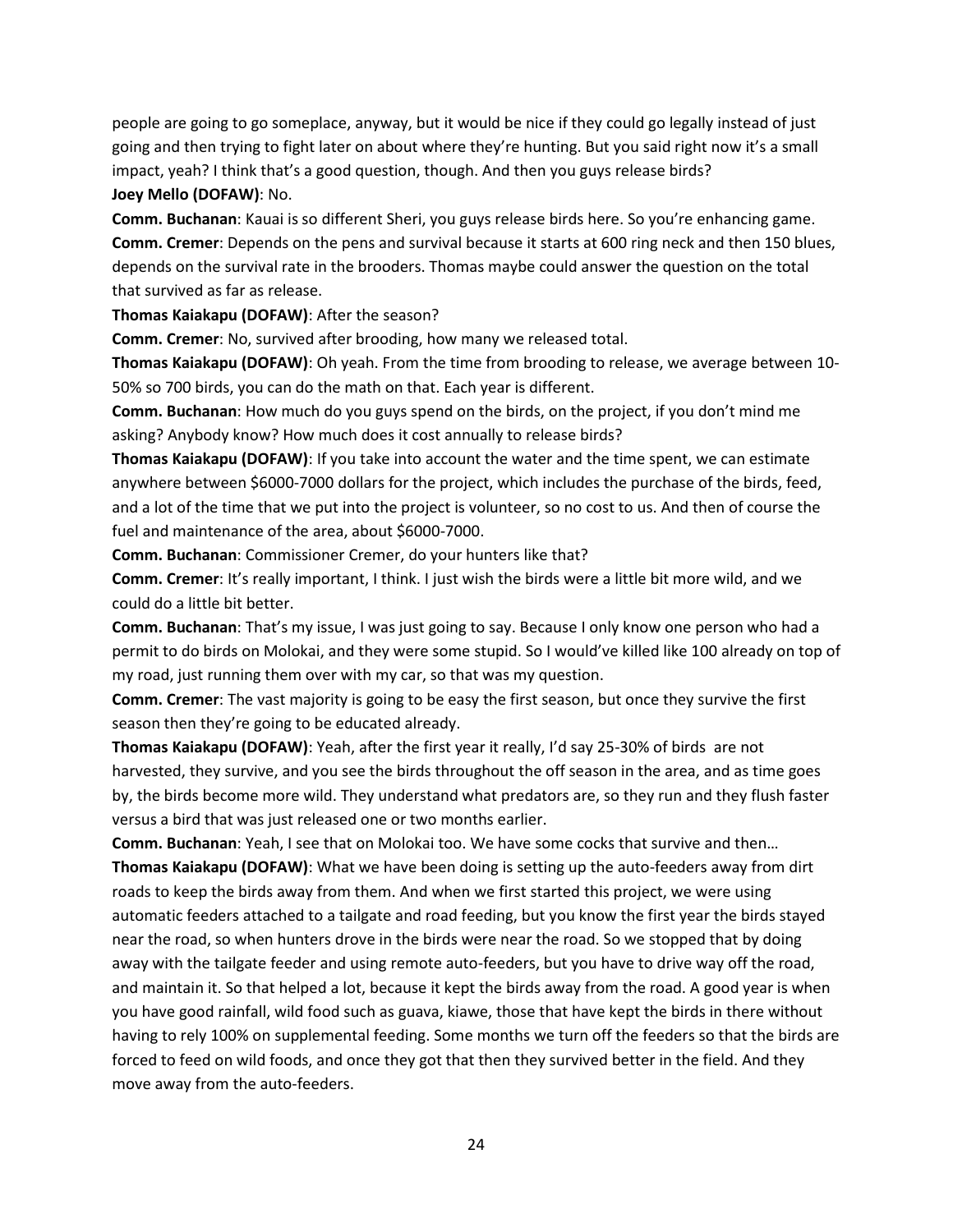**Comm. Buchanan**: The person on Molokai that imports birds, they get fed money, so they import birds on Hawaii. They have automatic feeders, but what I noticed about two years after they started feeding them that all of a sudden I had weeds that I never used to have on Molokai spreading in these different areas. I never knew where it was coming from, but I suspect it was coming from bird seed, that probably wasn't regulated well enough. So that was one issue, and I found out that it was permitted in the state book. I can't do anything about weeds that I never had like they're planting on Maui. I'm just amazed, because now with the birds eating the they're inadvertently spreading it. I'm glad that you guys like that, the project and program, I'm glad it's working out, and I'm glad that the numbers are still low, that they're surviving enough at least to make it challenging for the kids. But thank you for all the work you're doing on the Big Island, because Puu Waawaa and Kau are always problematic from the hunters' perspective.

**Comm. Cremer**: If we go back about the invasive species stuff, that's why that area, Unit A, is so pristine for what they're doing there, because no one knows endangered species or birds or anything where human population or animal population going to affect the plants, and everywhere else is natural area or we have a certain species of plants that have twenty-something left or something, like when you go into unit H or D or C, this area is a dry country, very few native plants that are impacted.

**Comm. Buchanan**: Okay, so you just have to work with DHHL. Maybe you should go talk to them… So now that we've done all the islands, Item seven.

**Comm. Jury**: Commissioner Buchanan?

#### **Comm. Buchanan**: Yes?

**Comm. Jury**: I want to add one more thing to the Oahu update. Just as a follow up, I know we mentioned it last time, but the last meeting that we had in March, at the time there was a House Resolution that was going through, submitted by representative Gates, supported by Tupola, district 44 and 43. Unfortunately it didn't get heard by the Finance, on March 23rd it got heard by Water and Land, and it was approved. The head of Water and Land also approved the resolution, but because of a whole bunch of resolutions that happened this year, Finance, the last committee, was unable to hear it. So I think it's good to just point out that it was supported by the Chair of Water and Land, and it's also probably worth pointing out that there was a letter submitted on behalf of the Department to Suzanne Case which did not support the resolution, and it can be found on top of the website, but the resolution in short encouraged the Department… let me just say it word for word, commissioner, just the top part so that way there is clarification. "In short, House Concurrent Resolution 182 House Resolution 153 urging the Department of Land and Natural Resources to work with local hunters to accommodate traditional and customary native Hawaiian hunting practices, and change its policies based on the concerns of local hunters." And again, this was passed by the Water and Land, but was not heard by Finance, and Suzanne Case, the Chair of the Department of Land and Natural Resources, did state in her letter that the Department does not consider this particular goat hunting to be constitutionally protected traditional and customary Hawaiian practice. And I just wanted to say that for the record, so you know, it didn't go any farther than that. I just wanted to update that for the Oahu report. **Comm. Buchanan**: Josiah, do we have a copy of the correspondence from Chair Case? **Comm. Jury**: Yes, I have it here.

**Comm. Buchanan**: You can give it to Shaya, and Shaya can distribute it. **Dietra Myers-Tremblay (DOFAW)**: It's testimony, so it's posted.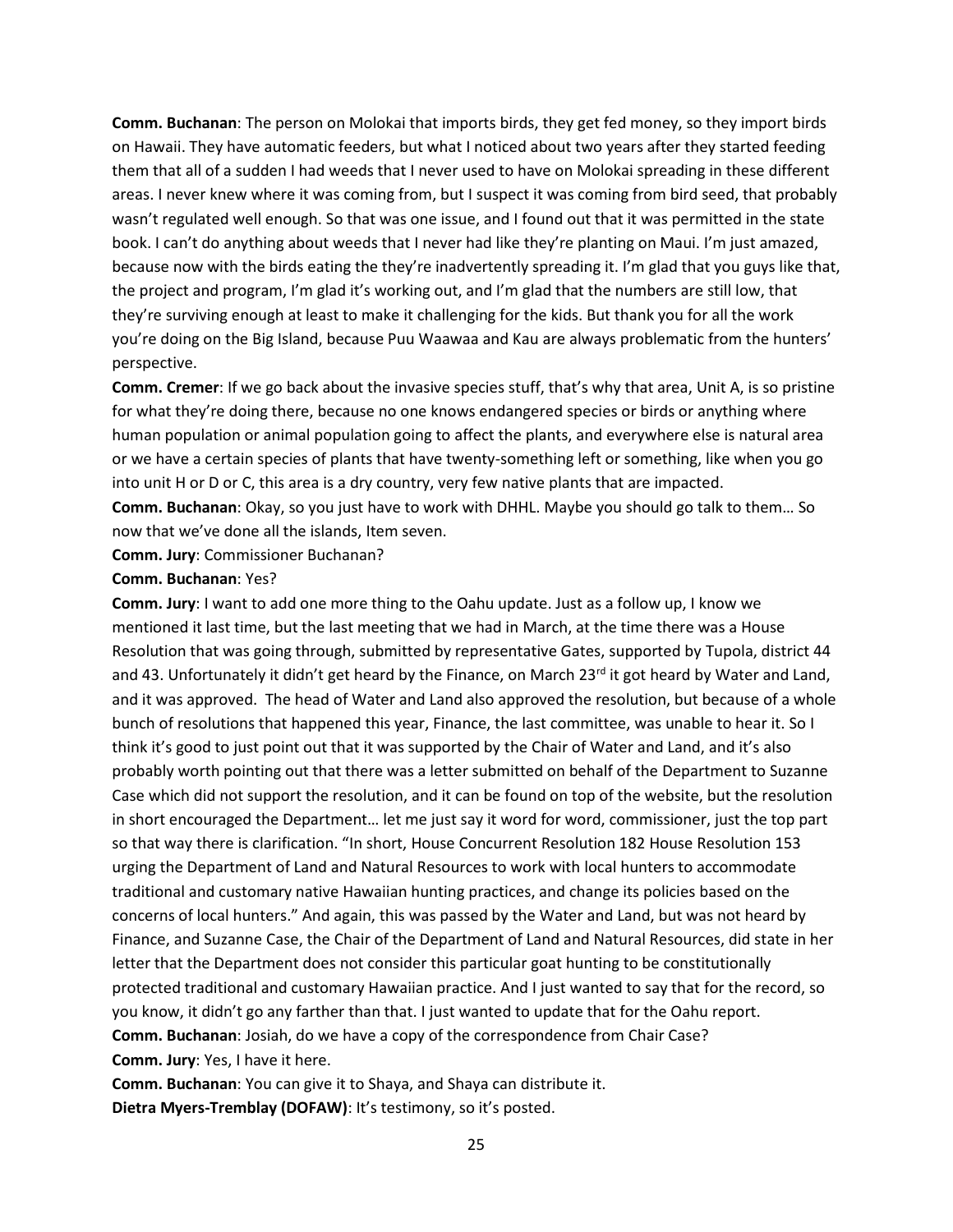**Comm. Jury**: Yeah, it's posted on the Leg., if you look up hunting, the status, that's how I got it. It's public testimony.

**Comm. Buchanan**: Okay, so I now have to look, you can send it to me?

**Comm. Jury**: Yes, it's on the Leg., that's where I found it. Just following it.

**Comm. Buchanan**: Okay. Thank you. You think you guys can work on them and try again this next legislative season?

**Comm. Jury**: We'll see what happens between now and the next legislative session in terms of… but yeah, I think from representative Gate's office they just said it wasn't heard through Finance because of the amount of resolutions that they had. Again, he would just be that avenue and that voice for the community on the leeward side of Oahu.

**Comm. Buchanan**: Alright, thank you. Anybody have any more questions on any of the island updates? Did you finish?

**Comm. Smith**: Oh, I just had a couple of things. We just referred a pig complaint to Oahu Pig Hunters Association, so we had some pigs causing a nuisance in a residential area, I just referred that the other day, and then we're also working on Big Island, Palamanui, the nice native remnant dry forest areas, we're working with the UH campus there, they're trying to do some restoration work on the wiliwili and some of the other native plants in that area, and they've found that there's goats impacting the native forest, and so I'm going to be referring… a lot of that land is State unencumbered land, so it's just open state land, so we're going to work with the State Land Division to look at some of these unencumbered lands where maybe we don't technically have access for hunters and see if we can get hunters in there, even if we could do an open archery hunt kind of thing. So that might be another opportunity to open up lands for hunting that haven't traditionally been considered public hunting areas. We'll have to work with Land Division on that. That's an opportunity, and that opportunity that may exist on other islands, where if we can find state unencumbered lands that aren't deeded to DOFAW or aren't public hunting areas or game management areas currently, it might be possible to open up some of these areas so that hunters have access.

**Sheri Mann (DOFAW)**: I have a small comment to add to David's, sort of related to that. This area right here we're about to acquire, it's about 162 acres, and it's right where this road ends, so the plan is to have some kind of a parking area…

**Comm. Cremer**: Was that Kalaheo dam? Above the nursery?

**Sheri Mann (DOFAW)**: Yeah. So that'll be added as more hunting but as important…

**Comm. Cremer**: But legal access with the check station is good?

**Sheri Mann (DOFAW)**: Yes.

**Comm. Smith**: It provides legal access. That forest reserve was landlocked prior, so we're doing this acquisition to provide access into this area.

**Comm. Cremer**: It's needed.

**Sheri Mann (DOFAW)**: And that was something that we worked with Land Division. Their lease ran out, or terminated early, and we asked if we could have it, and we're working it out.

**Comm. Buchanan**: Nice!

**Comm. Jury**: I've got a question for Dave. So this, like you said, as a commission, as all of us from our representative islands, what's the best approach that we can help with this unencumbered land? I'm actually looking for something that we can do as well coming out, I hear what you're saying with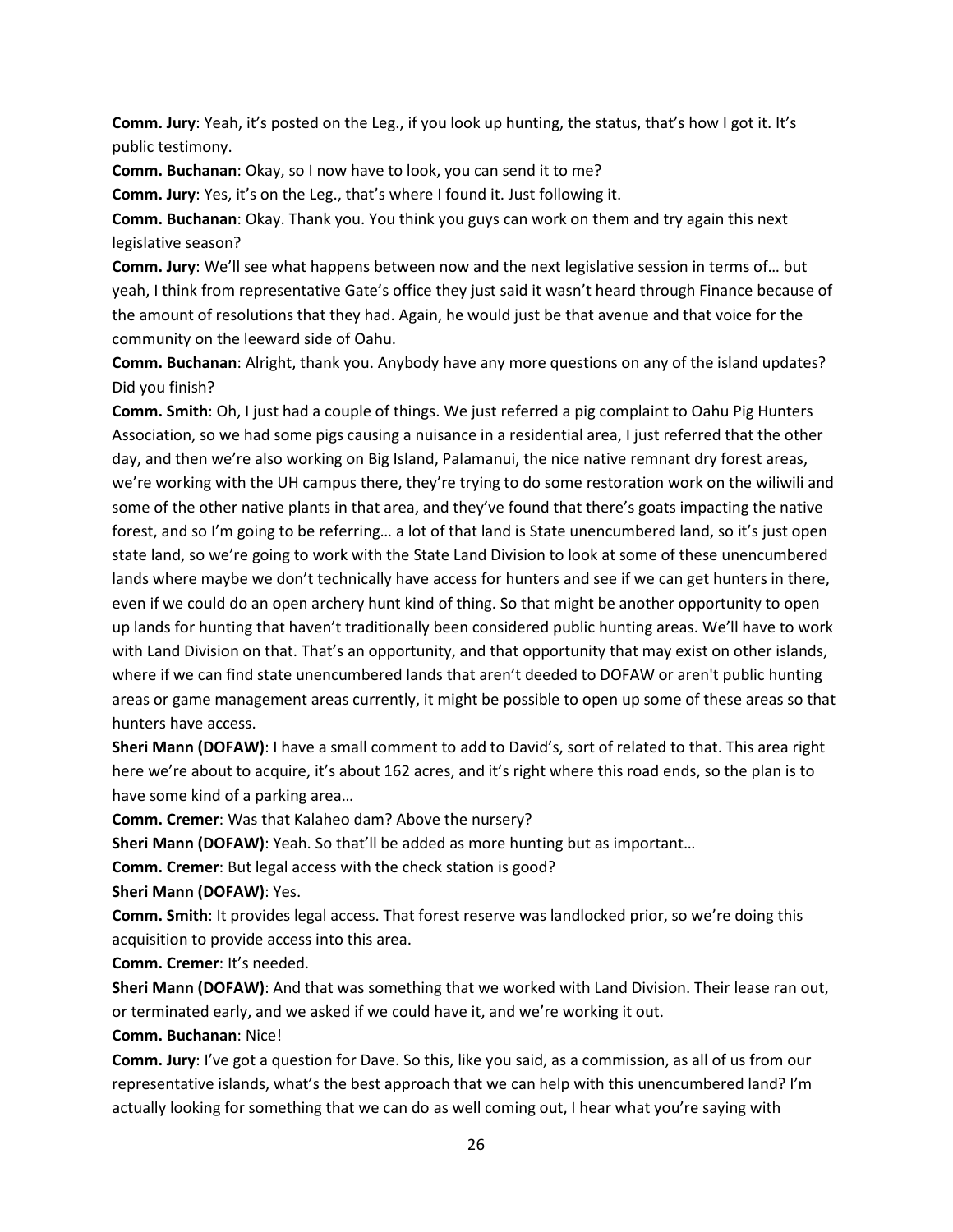unencumbered land and just kind of filtering that to our respective managers. I know that it's not going to be every land, I'm not saying every land that is unencumbered we want to hunt on, but just something that we can help participate in the movement of. Something like Hawaii Island, that you were saying, for unencumbered or other State Department lands. What can we do? How can we assist in that process or help streamline it?

**Comm. Smith**: Work with your wildlife managers on your own.

### **Comm. Jury**: Cool.

**Sheri Mann (DOFAW)**: Very high priority for us is the east side DOFAW managed lands, about 40k acres, they're almost all landlocked. So we've been really looking for access, easements, acquisitions, opportunities so we can get people into those areas. That's a very high priority for us.

**Comm. Smith**: Yeah, so we're looking at a statewide inventory of all the state lands that are under the division of land. Some of them are encumbered by leases or local permits, some of them are unencumbered, an we're looking at those areas, and some of those areas there's potentially a lease in there for grazing or something, but we're also looking at "well, what's the possibility of that being a hunting area" and when the lease comes up do we want to think about opening it up for hunting, or maybe people give up the lease, but we just really want to be able to keep an eye on what that inventory is and be able to take advantage of opportunities as they come up. A lot of it is just paying attention. Everyone gets busy and they kind of wander off, and all of a sudden an opportunity pops up, so we're trying to get ahead of that a little bit, and get inventories put together where there may be opportunities out there to get additional hunting lands, especially in highly impacted areas where we don't have the native species or native ecosystem negative impacts from introduced animals, these are old agricultural lands or whatnot, where it's no problem having hunting in that area. So those are the kind of areas that I think would be of really high value in terms of hunting, and also, the other thing, instead of having all the hunting away at the top of the mountain, making it more accessible for people so… you know like on Oahu, looking for areas lower down so you don't have to drive half the day to get to Kuaokala or wherever you're going. Like Kaneohe side, at the base of the Ko'olaus, looking at lands in there to see if we can make them more accessible so you guys can drive 15 minutes and get a little hunt in after work before dark. So we're looking at all these opportunities, some areas can be bigger, some small, but trying to think creatively about how we can expand opportunities for hunters. And the way this stuff happens is on the ground with the managers on the island. I can think of times when maybe we if we could use the Commission to write a letter to somebody we'll do that, but right now it's just looking for those opportunities. And maybe, just having thought about that, Land Division is not really land managers in the sense of managing game, or hunting, or other land use, they're just looking to lease things out to people that come to them. So when the lands say that they're unencumbered, they're not necessarily thinking "oh, what could we be doing with this thing" it's just sitting there fallow, there may be opportunities like that. So here we have a consortium where we've got the Fish and Wildlife Service and ourselves and the University coming together, wanting to look at protecting some of these dry land native forest areas, and there's impact from the goats, so "hey, let's get the hunters in there and start working on it!" So it's kind of a win-win deal and that's the kind of opportunities we're looking at. And there may be reasons they can't do it, for one reason or another, but at least we can explore those options.

**Comm. Buchanan**: Okay. Commissioner Jury, did that answer your question?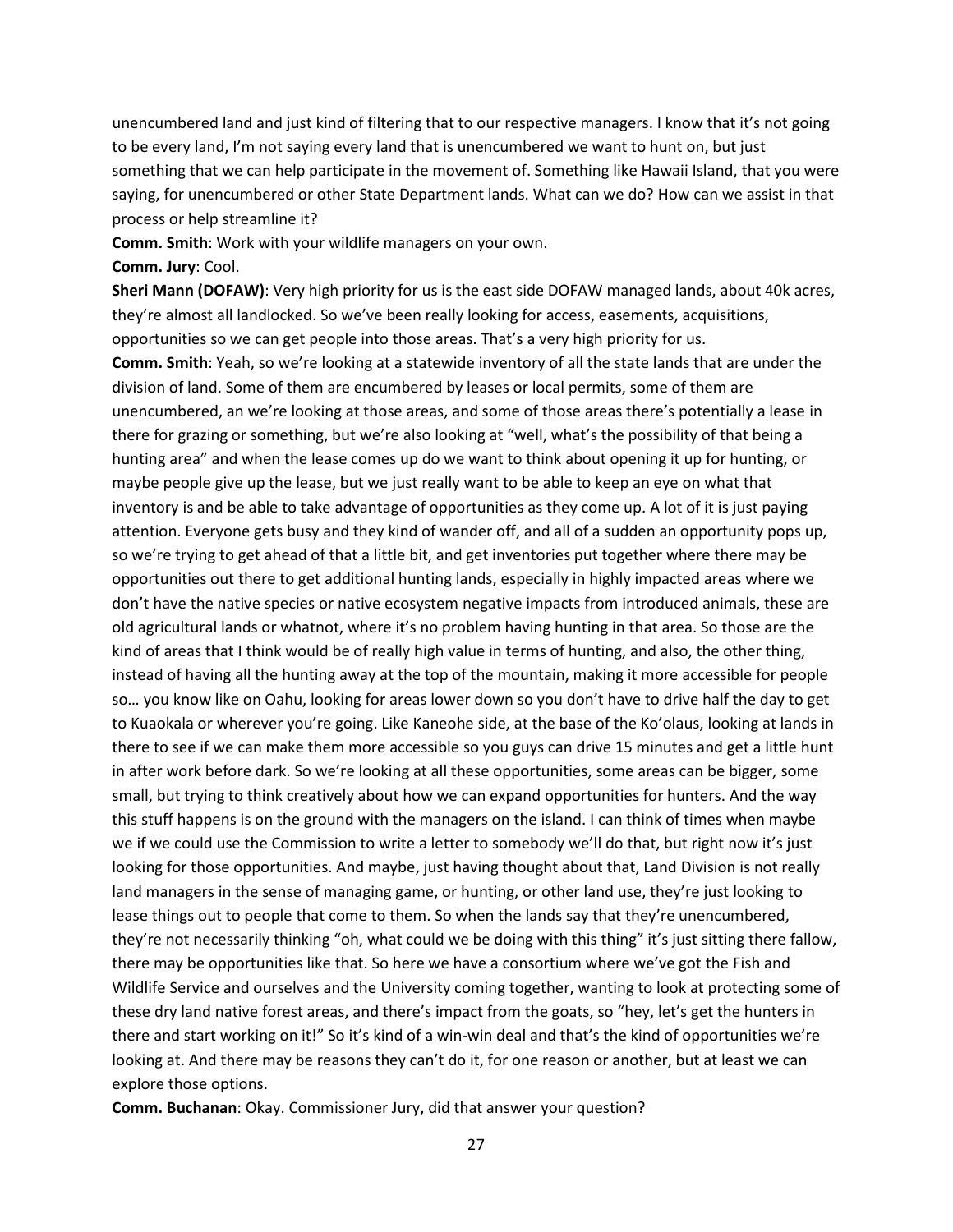**Comm. Jury**: Yeah.

**Comm. Cremer**: So if there's DLNR land that is currently used for agricultural purposes, at the end of Moalepe road that has never been leased for over twenty years, wouldn't we be able to use that as a hunting area? Because currently it's not on the map as a hunting area. Would we be able to say "now we can use this as a hunting area"?

**Comm. Smith**: It's DLNR land?

**Comm. Cremer**: It's right there adjacent to the GMA, it's by Moalepe stream in between Makaleha ridge and the GMA.

**Thomas Kaiakapu (DOFAW)**: Wailua Game Management Area.

**Comm. Cremer**: Yeah. You've got about, I would say close to 1000 acres, that are all forested now. They used to use for grazing, [pad lines 57:20 unintelligible on the recording] of the lease, back in the '80's. **Thomas Kaiakapu (DOFAW)**: That area is considered a Land Division land. We have been working with the land agent here to see if we could take back part of that area and put it under DOFAW management, and open it up to more variety of hunters. There's one parcel that is currently leased out to Centralist, Cremer 57:50 unintelligible on the recording, and from our last meeting with Land Division, they told us they still want to hang onto that lease, and that agent said we should maintain some areas for cattle ranching. We're okay with it, as long as the cattle rancher can maintain the area under the agreement in such a way that it enhances game bird habitat. That's part of the agreement, but unfortunately over the last decade the quality of that area declined because invasive species such as rattail has invaded that area. So it's taking a lot more money and time to keep these non-native plants from taking over. So one idea was to allow the cattle rancher to keep one parcel, and the other two parcels to be handed over to DOFAW for hunting management, so that we could bring our equipment into the area and enhance it for game birds, and also include game mammals, right now it's technically closed to game mammal hunting, but we would like to introduce game mammal hunting to the area. But we still have to work out some of these details with Land Division and the cattle rancher

**Comm. Cremer**: I think the section along Kuamoo Road which would be closest to Wailua, I think that section would be done as far as a bird management area, but mammal hunting would be good, there's plenty of game in there. Many times the dogs chase them out of the forest and because that is the nearest they end up in there.

**Thomas Kaiakapu (DOFAW)**: After conducting our hunting trial in the Nounou mountain forest reserve, our next move is Wailua GMA.

**Comm. Cremer**: That'll be good.

**Thomas Kaiakapu (DOFAW)**: Lindsey, then game biologist and I, have been considering starting this trial hunt in the next fiscal year, which of course starts on July 1<sup>st</sup>. We're working on that so we'll keep you informed on that.

**Comm. Cremer**: Thank you, I appreciate it. Lindsey's been calling me and we talk.

**Comm. Buchanan**: Okay. Anymore questions for Dave on what he just said? Commissioner Jury, I think what I hear at every meeting, constantly, is the same two things. Number one, access and acquisitions and landlock and that kind of stuff is an issue for DLNR. It's been an issue, it'll always be an issue, sometimes they have one person to work on acquisitions, sometimes they don't. My sense is that now they don't have any dedicated staff that is working on our issues besides the Wildlife and stuff like that. But I constantly hear that they have land that is landlocked, constantly hear that access is an issue, and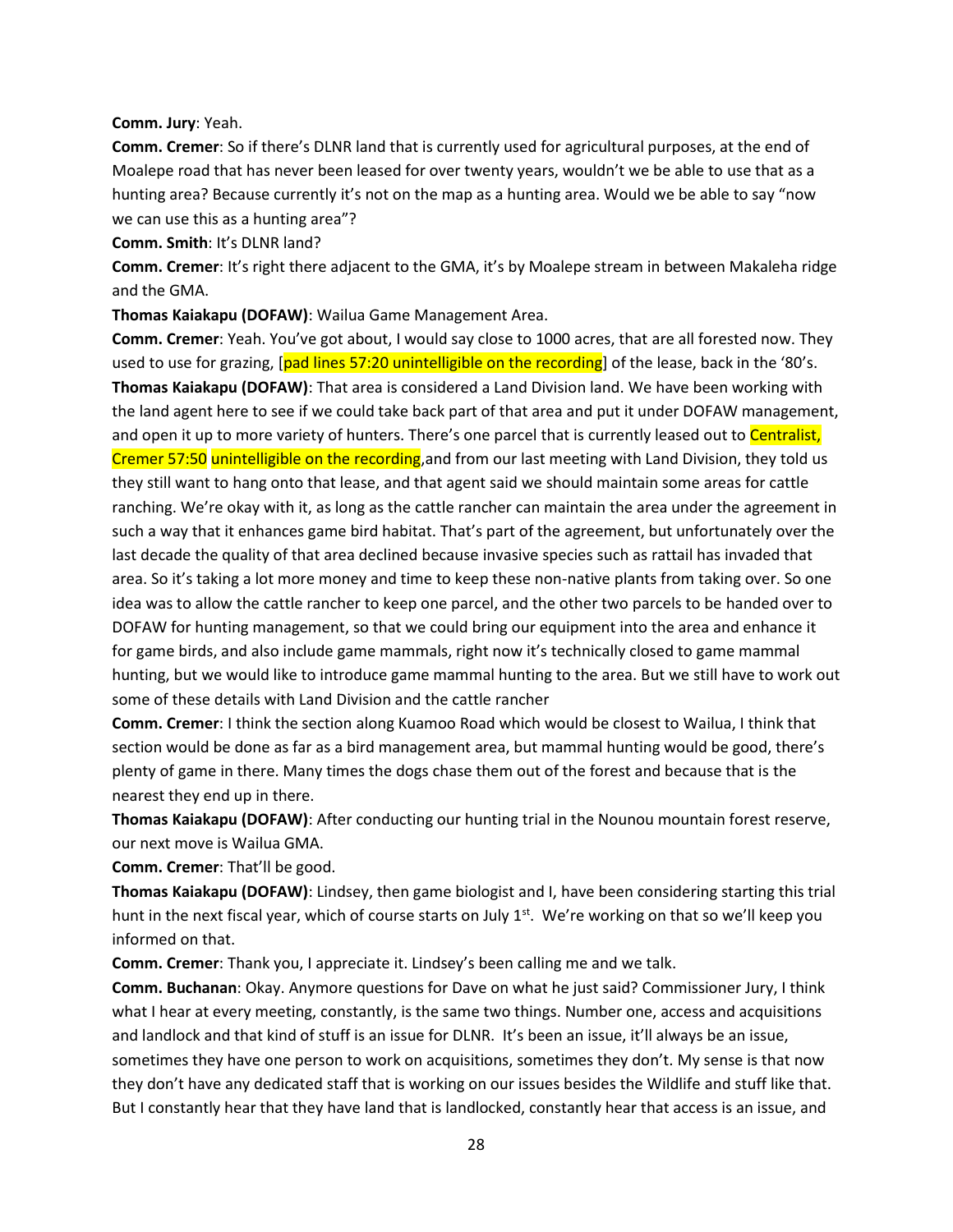then I always hear Dave say the same thing at every meeting, which we should take to heart, is work with your local staff, because the problem is so large and so complex, that if you pick and choose, if you know your hunters need this, then focus on that for now, and in the meantime try to work on bigger vision, overarching issues, that maybe we can solve legislatively. And it probably sounds like it's more of a process issue, all these ag. lands, you know ag. zoning doesn't allow for this, so you've got all that other red tape bureaucratic kind of issues, but try being more specific, like Dave always says, and work with your local guys, and in the meantime try to solve the bigger world problems. I'm sitting here thinking about this access issue, because I remember taking Sheri on the helicopter for Legacy Lands, and it's back to access and acquisitions again, especially on the big island. What if this commission was to try and educate our representatives and tell them that this is what we see as an issue, that we need dedicated staff within the Department, maybe one per county, to work on something really specific. Like, is there an unencumbered land map that I can just pull up and go "oh yeah, like this, this, that, and that" and if not, if it takes research, that this person could work on that and with the help of a legal fellow that is assigned to the Department... Maybe you could put a number on that? On money, how much it would cost to fund four positions to work in four counties on only that, only access and acquisitions. Is there a need within the Department for that, first of all? Would that be helpful? **Comm. Smith**: It's a high priority for us. Before you mentioned it, I was going to mention that at a minimum we would like to get an access and acquisitions coordinator under Trails and Access Program that could service the entire division. And the branches have actually mentioned that every single branch would like to have their own access and acquisitions coordinator. So maybe that's something that we go in this year and try to get that in the governor's budget, perhaps Commissioners could work with their constituents to support such a thing, because that would be an extremely helpful way to move this forward. Like I said, there is no map, what they give us is like a list of a thousand TMKs, we've got to punch it into our GIS system and pull them all up and it's super cumbersome. So there's no question that you could have a person in each county working on access and acquisition projects, and that would be a big step forward for all of our programs, the hunting program included. **Comm. Buchanan**: Okay. I think we need our overhead on this.

**Thomas Kaiakapu (DOFAW)**: At the last program managers meeting Sheri mentioned the need for a planner position, and outreach position, a combined position to help the district on issues such as hunter access and other issues. That position could be just focused strictly on that, and I'm hoping that's something we can do, establish that position.

**Sheri Mann (DOFAW)**: Another important part of acquisition is that you almost always have to have some seed money to get an appraisal and to get due diligence done before you can even really apply for monies to buy the land or put a conservation easement on it. So it's important to have this position, but it's also important for there to be some functional monies, because appraisals can be very expensive, and the state can only pay fair market value, and so it is definitely a position, but there's also just some funding with it would really make it be able to get a lot done.

**Comm. Buchanan**: I agree. I think our Senate President could be a good champion for taking money from the [Transient Accommodation Tax and not NAR fund 1:06:40 unintelligible on the recording] to start a little kitty for an acquisition and appraisal fund, and to fund our four county positions for access and acquisitions. Of course, we would have to write their position description because we're selfish, and so part of that would have to be the hunting, and the hope that we were all created under which was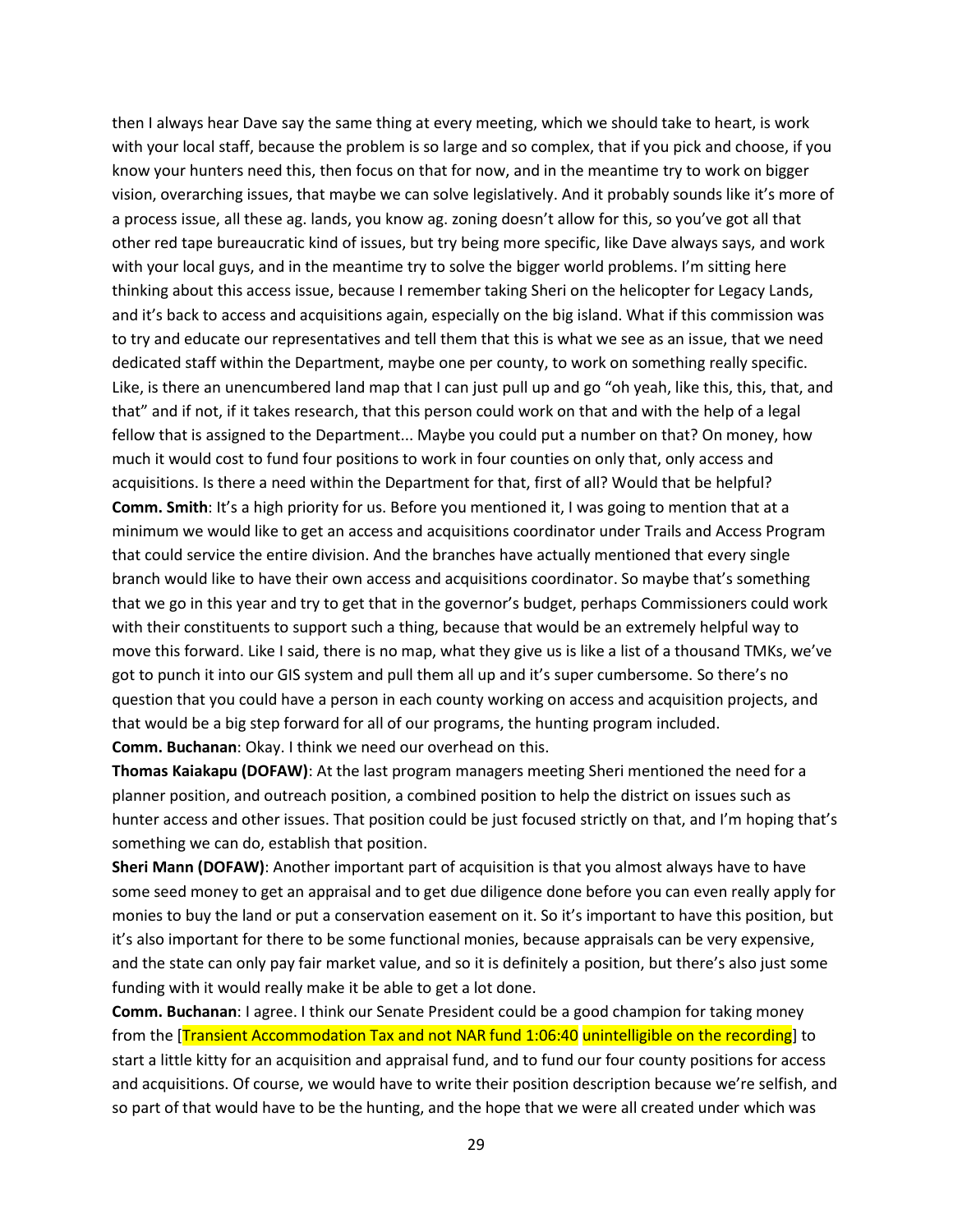"the lava came, I need a replacement" or "I need to enhance game" or whatever they've got to do, so we can put that to the PIG guys, the interaction group…

**Comm. Smith**: Well, we already have acquisition staff, we've got an RCUH position that's already been written.

**Comm. Buchanan**: Okay. But you know RCUH staff is not supposed to do civil servant jobs **Comm. Smith**: I don't want RCUH staff, I want a civil servant position. RCUH would just be a holding pattern to get something on the ground.

**Comm. Buchanan**: Maybe we can help educate you all on what that means.

**Comm. Smith**: Well we already had it, we had Dave Penn in that position prior. When he went to Legacy Land that position became open and we didn't have the funding for it so it's just vacant. But the template is there to have someone to do that.

**Comm. Buchanan**: Yeah. Because it sounds like you need a GIS dedicated person as well, you cannot be having all your individual planners, the GIS guys got to talk story with each other. Okay, we know what we've got to work on. If anybody has anything else for discussion, we can continue this item. If not, we're almost there! Did we ever do Item 8?

# **ITEM 8: Updates on commissioner's terms expiring and funding for GMAC past 6/30/18.**

**Shaya Honarvar (DOFAW)**: Okay, Jon Sabati's term ended at the end of June, and he did not apply for another term. And then Stanley Ruidas, his term is coming to an end in June as well, but he applied, and your term is now extended for four years.

**Comm. Ruidas**: Oh! I thought it was for one more.

**Comm. Buchanan**: Okay. Is anybody else close to going off? Who's the next one to go off?

**Shaya Honarvar (DOFAW)**: I guess a number of peoples' terms are coming to an end next June, including the Maui commissioner.

**Comm. Buchanan**: Kanalu, maybe you and Joey can check on replacing West Hawaii.

**Kanalu Sproat (DOFAW)**: I have a couple of people in mind.

**Comm. Buchanan**: Okay, any questions about Item 8, anyone from the public wishing to testify on Item 8? If not, we'll go on to Item 9… go ahead, Shaya.

**Shaya Honarvar (DOFAW)**: So, the second part on Item 8 is the funding. So we were able to move the funding to another account and we can keep using it past June. So it's all good for now.

**Comm. Buchanan**: What is for now?

**Shaya Honarvar (DOFAW)**: I think until we have finished the funds. We have used about \$8,000.

**Comm. Buchanan**: Okay, so we're good, Shaya said we're good. Anything else Shaya? **Shaya Honarvar (DOFAW)**: No, that's it.

**Comm. Smith**: I have something else on that. Senate President Kouchi had mentioned wanting to get something to support, and the technicalities with moving paperwork and everything else, you know the NARS commission started the executive secretary that does all that kind of work. This has all been dropped in our lap, it's all in addition to duties that we already have, there's no extra monies or positions for us to do this work. It would really help move things along if there was someone dedicated to do that, so you might consider trying to get an executive secretary position to support the commission. They do the minutes, they set up the agenda, they coordinate with the commission, they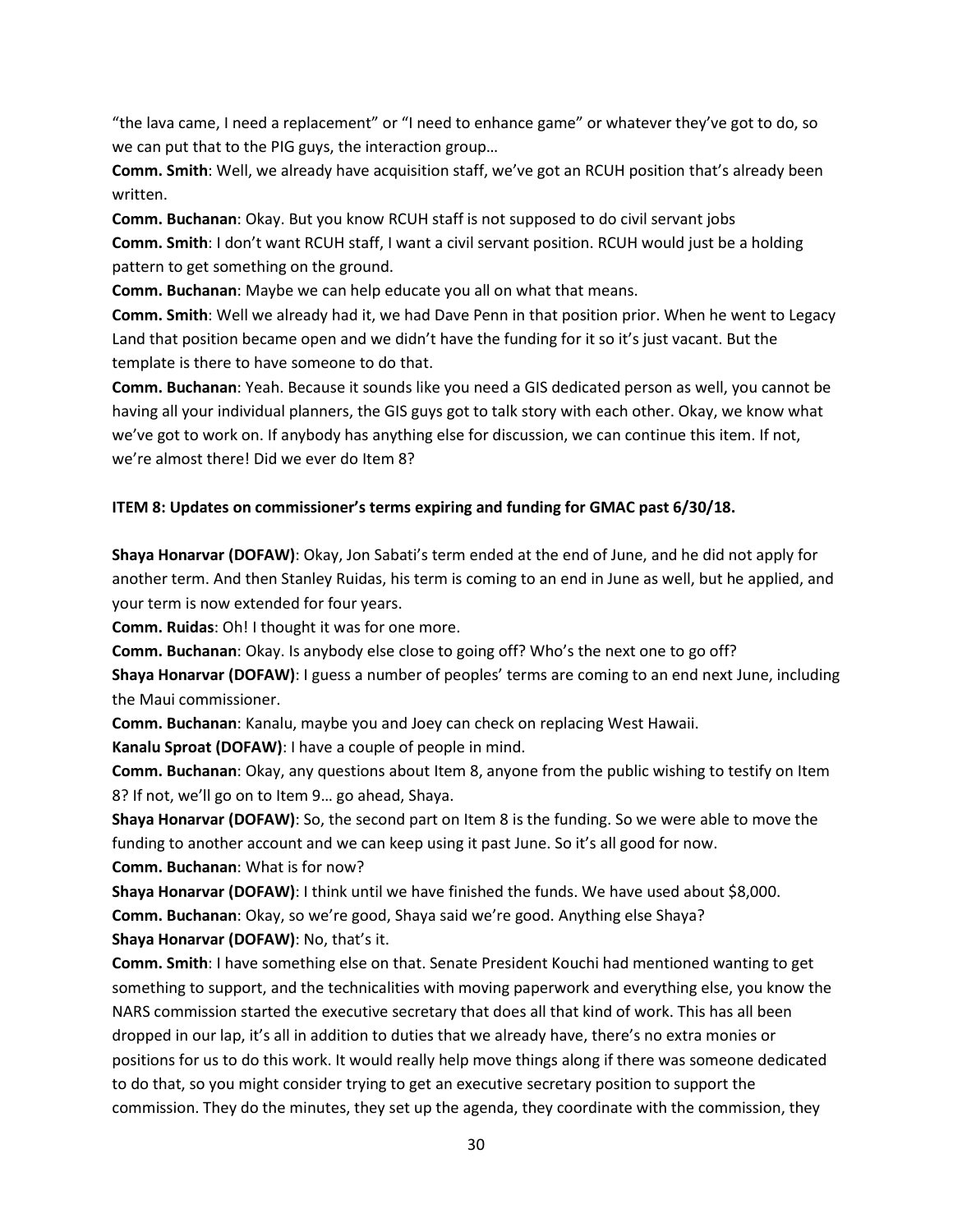handle all your issues going back and forth, so that would be a way to do it. We're just trying to wing it with existing people, and …

**Comm. Buchanan**: Well, you're lucky you have competent people, because they're winging it really well. Shaya's fabulous. Maybe we find one for you and keep Shaya? No, just joking. Okay, who has to put in that request for that support person?

**Comm. Smith**: It would probably be our request, and then take the governor's budget, and it could be something the commission would work to support through their constituents.

**Comm. Buchanan**: Okay, you can put it in, and then tell the Senate President and Representative Tokioka that we need that. Can that position be an RCUH position? No, because it's staff, okay. Well, thank you for helping us wing it in the meantime. We appreciate it very much. Anything else on funding for GMAC or anything else? Seeing none, we'll move on to Item 9.

# **ITEM 9: Set future meeting schedule and potential Agenda items.**

**Shaya Honarvar (DOFAW)**: Since we're not in a hurry to use up the funds anymore, it is really up to you all when you'd like to have the next meeting. We've been having the meeting every two, two and a half months, so…

**Comm. Buchanan**: Commissioners, any suggestions? In five months it will be November. In November, if we wanted to introduce any type of legislative stuff, we should have them at least by November ready to go.

**Comm. Cremer**: One more meeting in between would be good so we can discuss what we want. **Comm. Ruidas**: Two more.

**Comm. Buchanan**: Okay, and the Interaction Group needs to meet too, yeah?

**Shaya Honarvar (DOFAW)**: Would the Permitted Interaction Group meet today or would you like to have another meeting?

**Comm. Buchanan**: I think the interaction group would have time after this meeting, so we can meet today. But for the GMAC meeting, within the next few months.

# MEETING SET FOR THIRD WEEK OF AUGUST ON OAHU, FOLLOWING MEETING IN OCTOBER

**Comm. Ruidas**: Shaya, how long is it going to take to replace Jon's position?

**Shaya Honarvar (DOFAW)**: We missed the deadline, which was the end of February, so I don't know, I

will look into that. But I believe we're going to be without a commissioner at least for six months.

**Comm. Ruidas**: So Lori, should we be choosing a replacement for the Chair?

**Comm. Buchanan**: Yeah, next meeting we can do that. Do we have provisions to have a person acting as interim?

**Shaya Honarvar (DOFAW)**: That's a good question, I don't know. I believe other commissions have done that, so I can look into that.

**Comm. Buchanan:** Okay, look into that. If that's the case we can have an interim person won't have to jump through all the hoops but will be able to fill in for two or three meetings. Okay, commission members, do you have any other last minute announcements, anything you want to let us know,